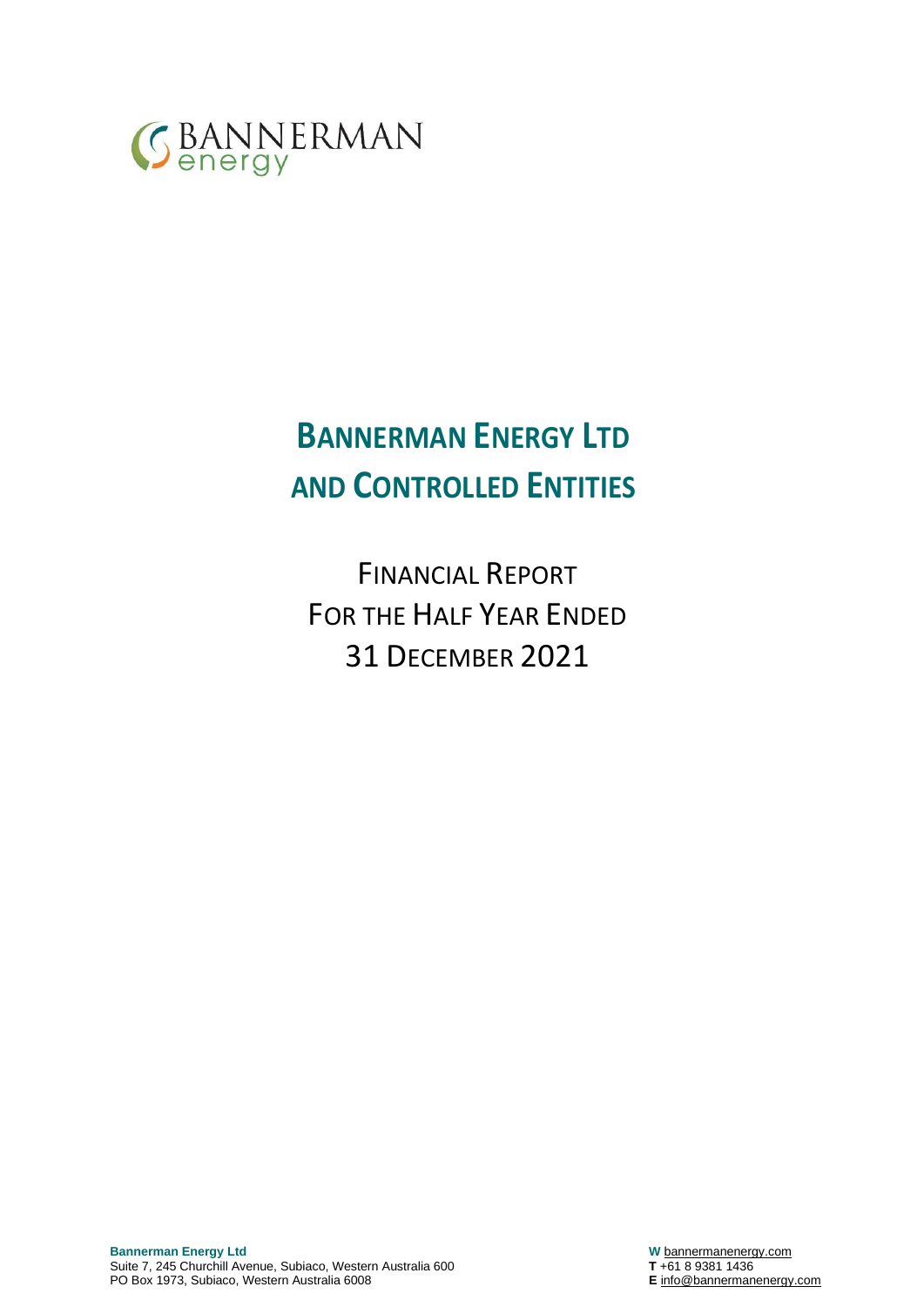### **FINANCIAL REPORT FOR THE HALF YEAR ENDED 31 DECEMBER 2021**

### **ABOUT BANNERMAN ENERGY LTD**

**About Bannerman** - Bannerman Energy Ltd is an ASX, OTCQB and NSX listed exploration and development company with uranium interests in Namibia, a southern African country which is a premier uranium mining jurisdiction. Bannerman's principal asset is its 95%-owned Etango Project situated near the Rössing uranium mine, Paladin's Langer Heinrich uranium mine and CGNPC's Husab uranium mine. A definitive feasibility study and an optimisation study has confirmed the viability of a large open pit and heap leach operation at one of the world's largest undeveloped uranium deposits.

From 2015 to 2017, Bannerman conducted a large scale heap leach demonstration program to provide further assurance to financing parties, generate process information for the detailed engineering design phase and build and enhance internal capability.

In August 2021, Bannerman completed a Pre-Feasibility Study on an 8Mtpa development of Etango (Etango-8 Project). The Study has demonstrated that this accelerated, streamlined project is strongly amenable to development – both technically and economically. A Definitive-Feasibility Study on the Etango-8 Project is underway with targeted completion scheduled for 3Q CY2022.

More information is available on Bannerman's website a[t www.bannermanenergy.com.](http://www.bannermanenergy.com/)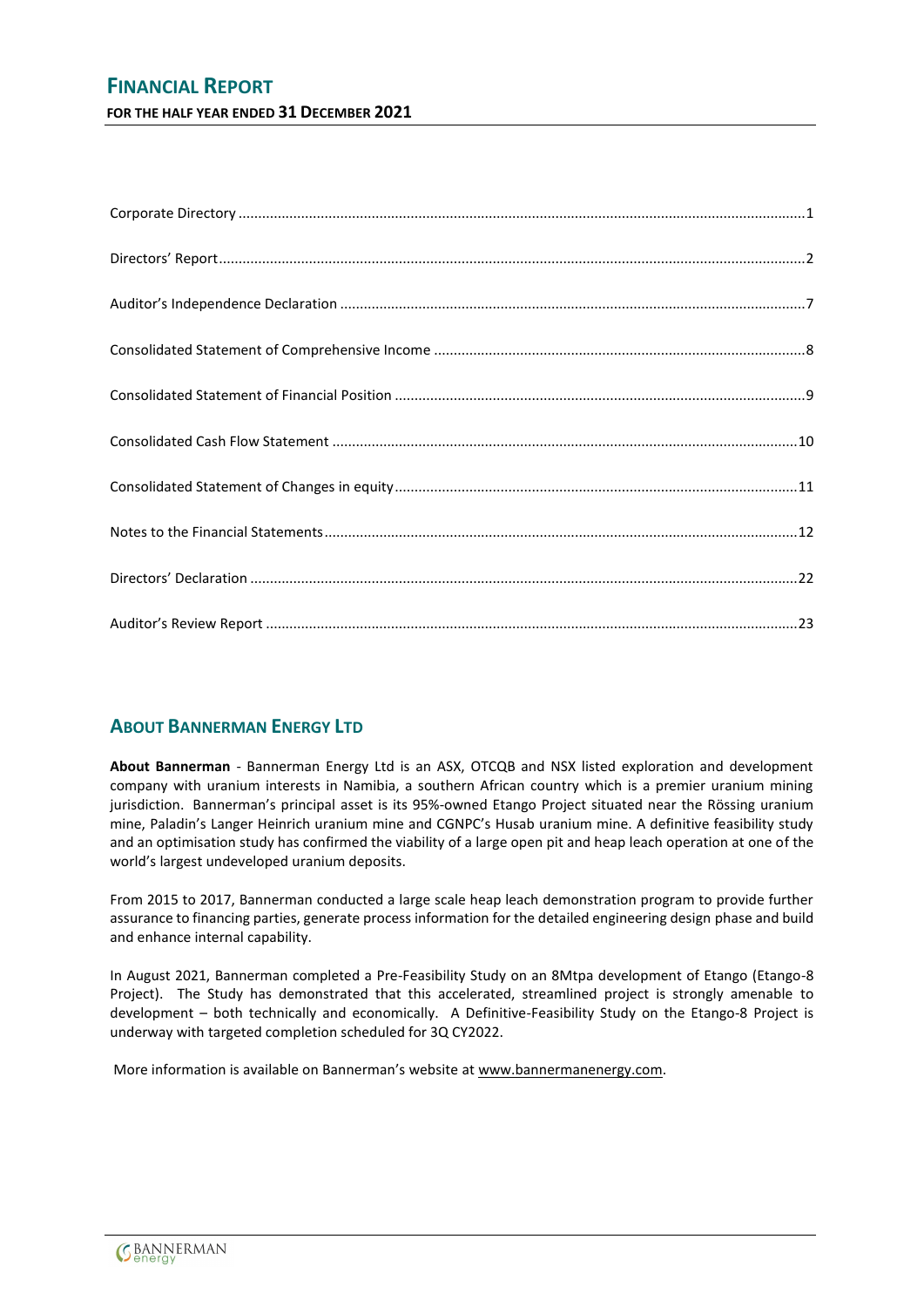### <span id="page-2-0"></span>**CORPORATE DIRECTORY**

#### **NON-EXECUTIVE CHAIRMAN**

Ronnie Beevor

**CHIEF EXECUTIVE OFFICER & MANAGING DIRECTOR** Brandon Munro

**CHIEF FINANCIAL OFFICER & COMPANY SECRETARY** Steve Herlihy

#### **NON-EXECUTIVE DIRECTORS**

Ian Burvill Clive Jones Mike Leech

#### **PRINCIPAL & REGISTERED OFFICE**

Suite 7, 245 Churchill Avenue Subiaco Western Australia, Australia 6008 Telephone: (+61-8) 9381 1436

#### **AUDITORS**

Ernst & Young 11 Mounts Bay Road PERTH WA 6000 Telephone: (+61-8) 9429 2222 Facsimile: (+61-8) 9429 2432

#### **SHARE REGISTRARS**

Computershare (Australia) Level 11 172 St George's Terrace PERTH WA 6000 Telephone from within Australia: 1300 850 505 Telephone from outside Australia: (+61-3) 9415 4000 Facsimile: (+61-8) 9323 2033

#### **STOCK EXCHANGE LISTINGS**

Australian Securities Exchange (ASX Code: BMN) Namibian Stock Exchange (NSX Code: BMN) OTCQB Venture Market (OTCQB Code: BNNLF)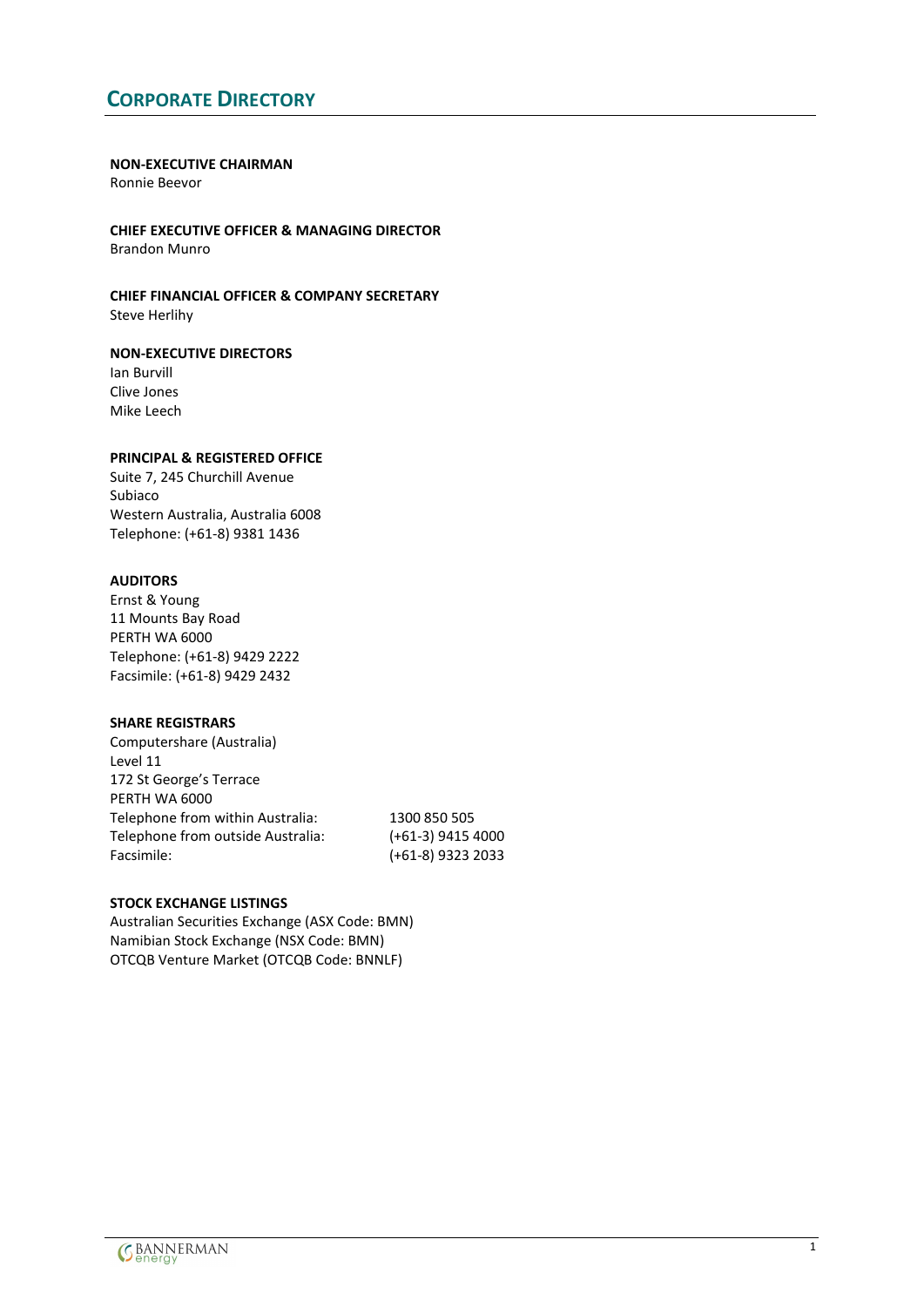<span id="page-3-0"></span>The directors submit the consolidated financial report of Bannerman Energy Ltd ("**Bannerman**" or the "**Company**") and its controlled entities (the "**Group**") for the half year ended 31 December 2021.

Amounts are expressed in Australian dollars unless otherwise noted.

#### **DIRECTORS**

The names of the Company's directors in office during the half year and until the date of this report are set out below. Directors were in office for this entire period unless otherwise stated.

| Ronnie Beevor        | Non-Executive Chairman                        |
|----------------------|-----------------------------------------------|
| <b>Brandon Munro</b> | Chief Executive Officer and Managing Director |
| lan Burvill          | Non-Executive Director                        |
| Clive Jones          | Non-Executive Director                        |
| Mike Leech           | Non-Executive Director                        |

#### **COMPANY SECRETARY**

Steve Herlihy

#### **REVIEW AND RESULTS OF OPERATIONS**

#### **Operating Result**

The principal activities of the Group during the reporting period comprised the feasibility assessment of the Group's 95% owned Etango Uranium Project in Namibia.

The Group's net loss before tax of \$1,409,264 for the half-year ended 31 December 2021 (31 December 2020: Net loss before tax of \$1,087,441) was attributable primarily to corporate and administrative expenses and noncash share-based compensation expenses (exploration and development expenses are capitalised).

Interest income for the half year ended 31 December 2021 was \$26,608 (December 2020: \$12,088).

#### **Cash Position**

Cash and cash equivalents were \$9,199,781 as at 31 December 2021 compared with \$12,455,321 as at 30 June 2021.

### **CORPORATE**

#### **Issued Securities**

At the date of this report, Bannerman has 1,231,761,603 ordinary shares on issue.

As at 31 December 2021, Bannerman had on issue 35,715,160 performance share rights issued under the shareholder-approved Employee Incentive Plan ("**EIP**") and 11,285,800 unlisted options issued under the Non-Executive Director Share Incentive Plan ("**NEDSIP**"). The EIP performance rights are subject to various performance targets and continuous employment periods. The NEDSIP options are subject to continuous employment periods.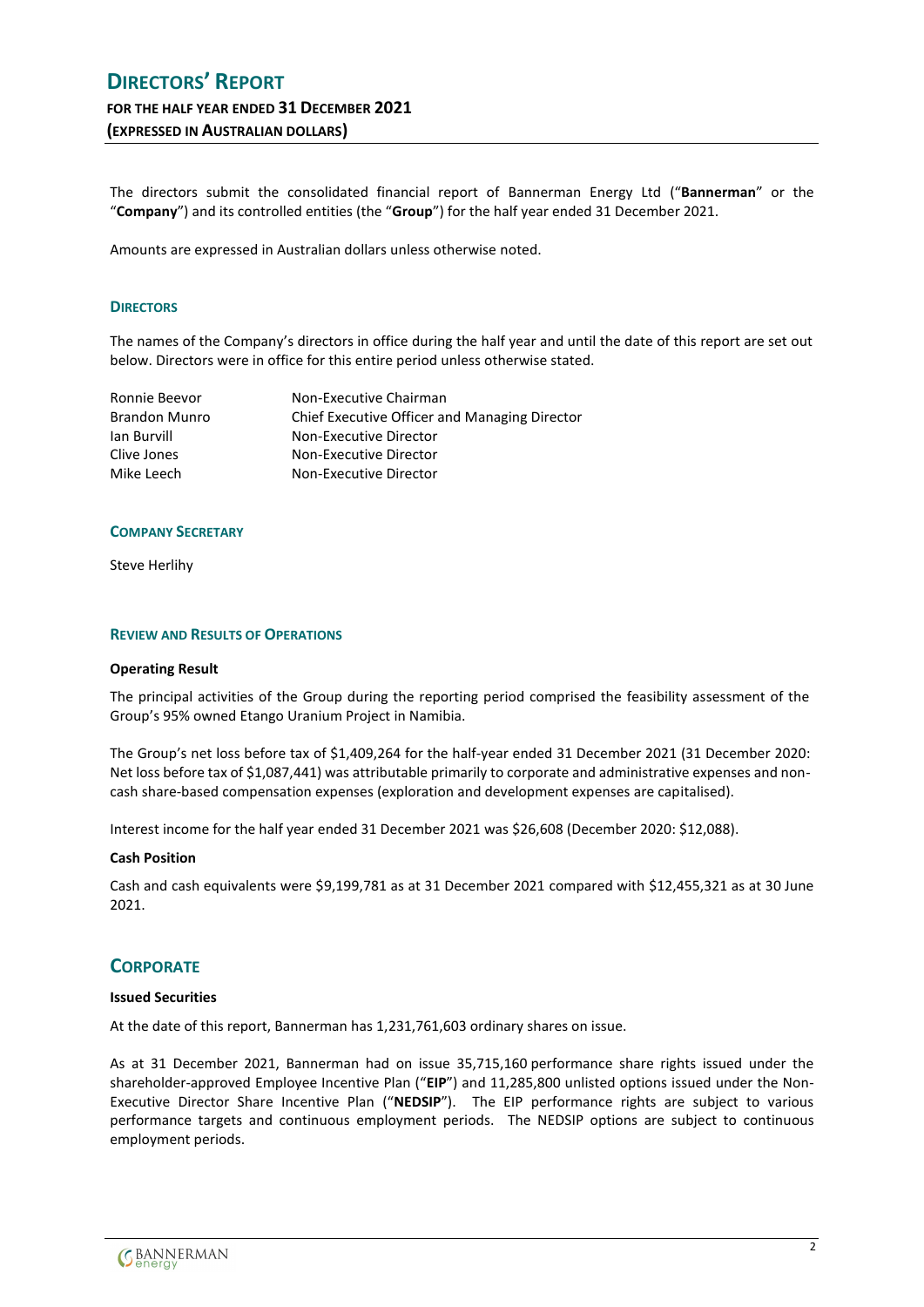#### **Cancellation and Issue of Securities**

The Company advised during the period that the following securities in Bannerman were cancelled or issued:

- 12,597,400 unlisted options were exercised and a corresponding number of shares were issued. No lapse of options occurred during half year period.
- 2,174,517 unlisted employee performance rights have, pursuant to the terms of the Employee Incentive Plan (EIP), been forfeited and cancelled following non-satisfaction of the relevant performance criteria.
- 14,346,425 fully paid ordinary shares were issued upon vesting of unlisted employee performance rights in accordance with the terms of the EIP and Non-Executive Director Share Incentive Plan (NEDSIP).
- 4,673,500 unlisted performance rights and 1,387,800 unlisted options were granted in accordance with the EIP and NEDSIP as approved by shareholders on 19 November 2021.
- 15,680,000 fully paid ordinary shares with an issue price of \$0.135 p/shares were issued to RCF Funds in consideration for the royalty agreement extinguishment.

#### **Annual General Meeting**

Bannerman held its Annual General Meeting on 19 November 2021. As previously announced, all resolutions put to shareholders at the Annual General Meeting were duly carried by poll.

#### **Royalty Agreement Extinguishment**

On 19 August 2021 the Company's private royalty agreement with Resource Capital Fund IV L.P. and Resource Capital Fund VI L.P. (collectively the "RCF Funds") was terminated. The consideration payable to RCF Funds was the aggregate of A\$2 million cash and the issue of 15,680,000 fully paid ordinary shares (with a fair-value of \$2,116,800).

RCF Funds held an aggregate 1.5% private revenue royalty over the Company's 95%-owned Etango Uranium Project. The Company issued the royalty to RCF in 2015 as part consideration for the release from a convertible note arrangement.

#### **COVID-19**

The Company has not experienced any significant disruption to its business or operations as a result of measures taken to date in either Namibia or Australia in response to the COVID-19 pandemic. Bannerman continues to implement various measures to protect Bannerman employees, their families and the broader community from transmission of the COVID-19 virus. The Company has considered the potential effect of the COVID-19 pandemic on going concern and has concluded there to be no significant economic impact.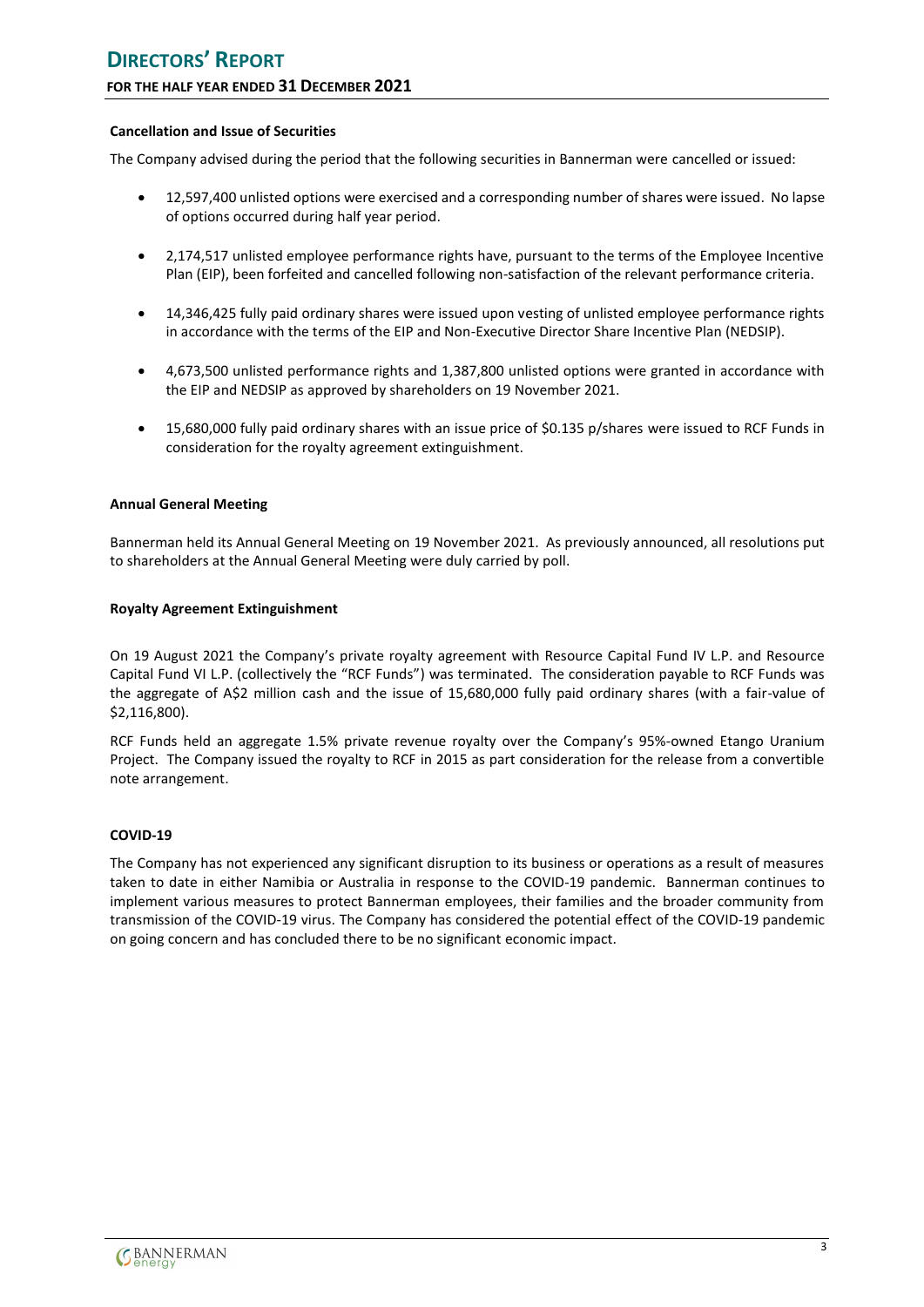

### **ETANGO URANIUM PROJECT (BANNERMAN 95%)**

Figure 1 – The Etango Project showing MDRL 3345 and EPL 3345

#### **Overview**

The Etango Project is one of the world's largest undeveloped uranium deposits, located in the Erongo uranium mining region of Namibia which hosts the Rössing, Husab and Langer-Heinrich mines. Etango is 73km by road from Walvis Bay, one of southern Africa's busiest deep-water ports through which uranium has been exported for over 40 years. Road, rail, electricity and water networks are all located nearby.

#### **Definitive Feasibility Study and DFS Optimisation Study**

Bannerman completed a Definitive Feasibility Study and Environmental and Social Impact Assessment ("**ESIA**") on the Etango project in 2012 ("**DFS 2012"**). Bannerman further completed a DFS Optimisation Study on the Etango project in 2015 ("**OS 2015**"). The respective studies, as announced to the market on 10 April 2012 and 11 November 2015, confirmed the technical, economic and environmental viability of the project at historical term uranium prices.

#### **Regulatory Approvals**

Exclusive Prospecting Licence 3345 (EPL 3345) was renewed for a further 2 year term, until 25 April 2023. EPL 3345 is situated immediately north of Bannerman's Mineral Deposit Retention Licence 3345 (renewal 6 August 2022), on which the Etango Uranium Project and all proposed mine infrastructure is located.

#### **Etango-8 Project**

Bannerman has continued an evaluation of various project scaling and scope opportunities under a range of potential development parameters and market conditions. Indicative outcomes of this work highlighted strong potential for a scaled-down initial development of the Etango Project. As a result, Bannerman commenced work on a Scoping Study into such a development. The Etango-8 Scoping Study was completed on 5 August 2020 and provided an early-stage confirmation of the technical and commercial viability for development of the Etango Project at an 8Mtpa throughput rate. Importantly, much of this Scoping Study evaluation was heavily informed by the detailed study work undertaken across all relevant disciplines as part of the DFS 2012 and OS 2015. The Etango-8 Scoping Study development also maintained the real option of modular expansion, up to potentially the 20Mtpa scale envisaged by the DFS 2012 and OS 2015.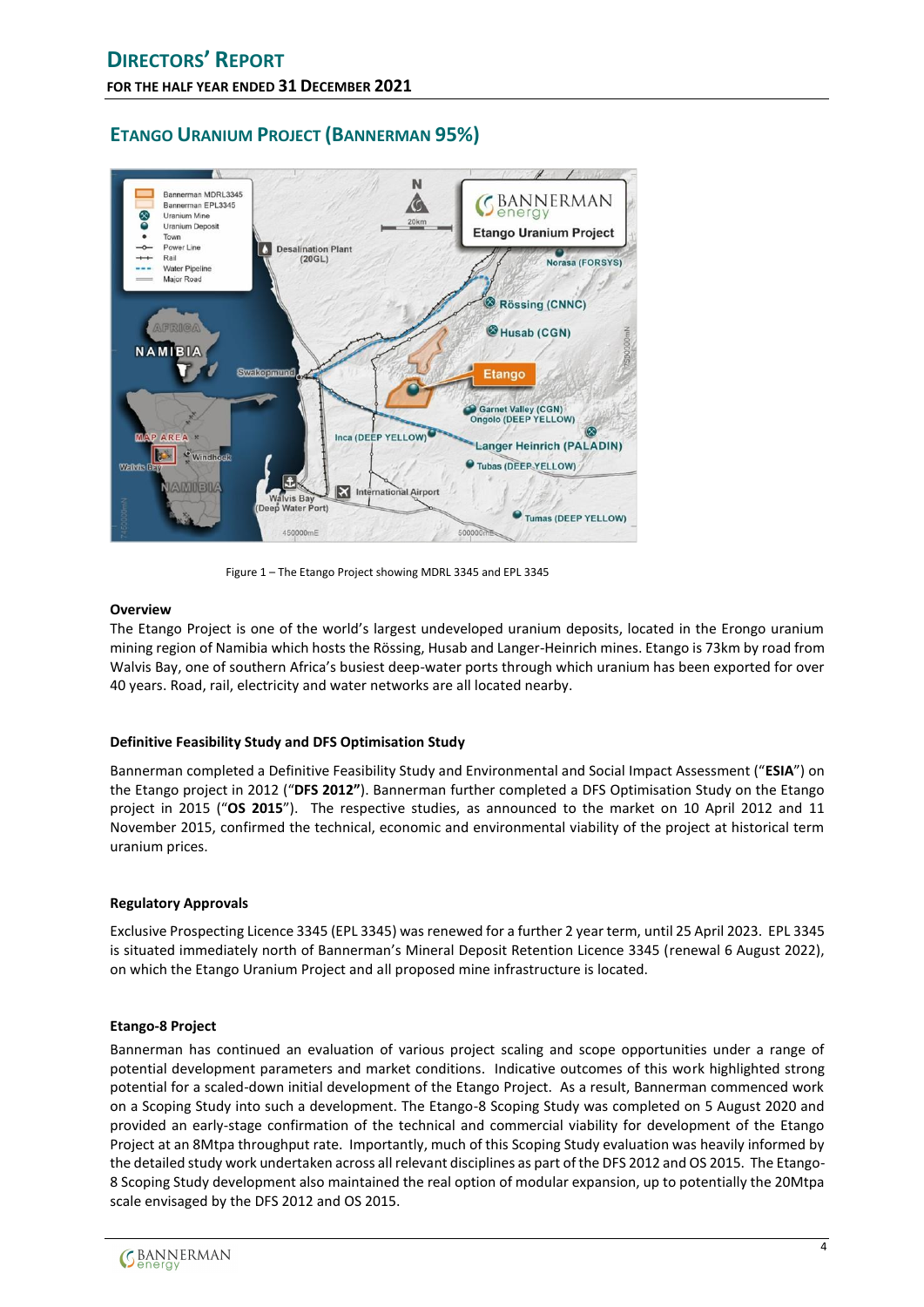On 2 August 2021 the Company announced the completion of the Etango-8 Pre-Feasibility Study ("**PFS**").

Key Outcomes of the Etango-8 Project PFS include:

- Confirms strong technical and economic viability of conventional open pit mining and heap leach processing of the Etango deposit at 8Mtpa throughput.
- Informed by vast body of previous technical work with extensive resource drilling, geotechnical, metallurgical and environmental work already complete.
- Project rigour further bolstered through PFS with inclusion of dual pit ramps in northern and central pits, detailed plant design and higher accuracy estimation.
- Maiden Etango-8 Ore Reserve declaration.
- Further upside potential from future life extension and/or scale-up expansion.
- Bannerman Board has approved commencement of a Definitive Feasibility Study (DFS) with completion targeted for 3Q CY2022; expected cost approx. A\$4M (excl. internal costs).

Bannerman is currently undertaking the Etango-8 Definitive Feasibility Study, with targeted completion scheduled for 3Q CY2022.

Bannerman is not aware of any new information or data that materially affects the information included in the ASX release dated 2 August 2021 "*Etango-8 Pre Feasibility Study*", and Bannerman confirms that, to the best of its knowledge, all material assumptions and technical parameters underpinning the estimates in this release continue to apply and have not materially changed.

### **TECHNICAL DISCLOSURES**

Certain disclosures in this report, including management's assessment of Bannerman's plans and projects, constitute forward looking statements that are subject to numerous risks, uncertainties and other factors relating to Bannerman's operation as a mineral development company that may cause future results to differ materially from those expressed or implied in such forward-looking statements. Full descriptions of these risks can be found in Bannerman's various statutory reports and announcements. Readers are cautioned not to place undue reliance on forward-looking statements. Bannerman expressly disclaims any intention or obligation to update or revise any forward-looking statements whether as a result of new information, future events or otherwise.

The information in this announcement as it relates to Exploration Results is based on, and fairly represents, information and supporting documentation prepared by Mr Marthinus Prinsloo. Mr Prinsloo is a full time employee of Bannerman Energy Ltd and is a Member of the Australasian Institute of Mining and Metallurgy (AusIMM). Mr Prinsloo has sufficient experience which is relevant to the style of mineralisation and type of deposit under consideration, and to the activities, which he is undertaking. This qualifies Mr Prinsloo as a "Competent Person" as defined in the 2012 Edition of the 'Australasian Code for Reporting of Exploration Results, Mineral Resources and Ore Reserves' and a Qualified Person as defined by Canadian National Instrument 43-101. Mr Prinsloo consents to the inclusion in this announcement in the form and context in which it appears. Mr Prinsloo holds shares and performance rights in Bannerman Energy Ltd.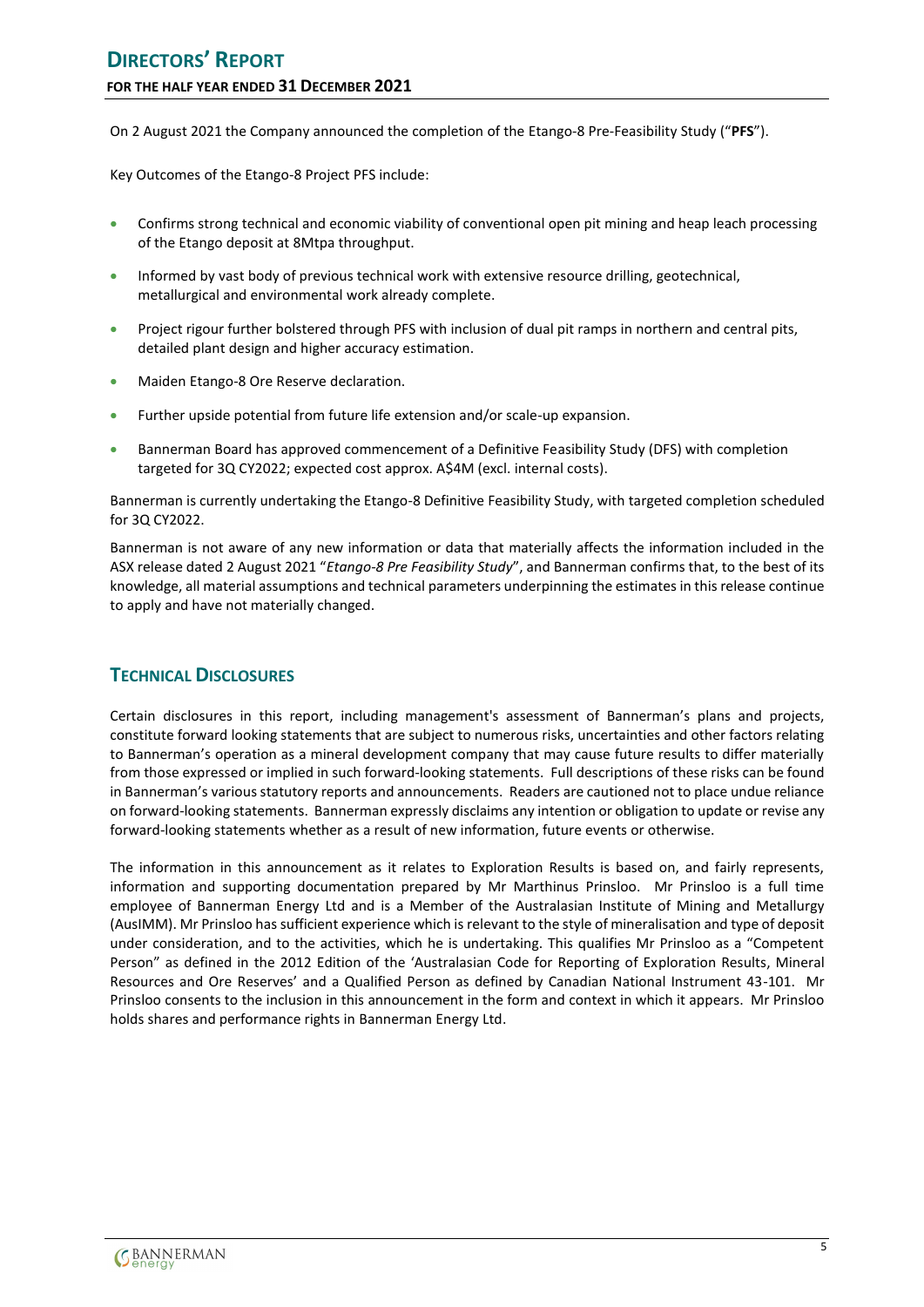### **SUBSEQUENT EVENTS**

On 24 January 2022 following Mr Robert Orr's resignation, the Company appointed Mr Steve Herlihy as Chief Financial Office and Company Secretary.

On 1 February 2022 the Company issued 2,739,588 fully paid ordinary shares upon vesting of performance rights in accordance with the terms of the Company's Employee Incentive Plan.

Other than the event noted above there are no other matters or circumstances that have arisen since the end of the period which significantly affected or may significantly affect the operations of the Group, the results of those operations or the state of affairs of the Group.

### **AUDITOR'S INDEPENDENCE DECLARATION**

Section 307C of the Corporations Act 2001 requires the Company's auditors to provide the directors of Bannerman with an Independence Declaration in relation to the half year ended 31 December 2021. The Independence Declaration is attached to and forms part of this Directors' Report.

This report is made in accordance with a resolution of the Directors.

### **ROUNDING**

Amounts in this report and the accompanying financial report have been rounded to the nearest thousand dollars (A\$'000) unless otherwise stated under the option available to the Company under ASIC Corporations (Rounding in Financial/Directors' Reports) Instrument 2016/191. The Company is an entity to which the class order applies.

Signed in accordance with a resolution of the Board of Directors.

\_\_\_\_\_\_\_\_\_\_\_\_\_\_\_\_\_\_\_\_\_\_\_

Brandon Munro Chief Executive Officer Perth 10 March 2022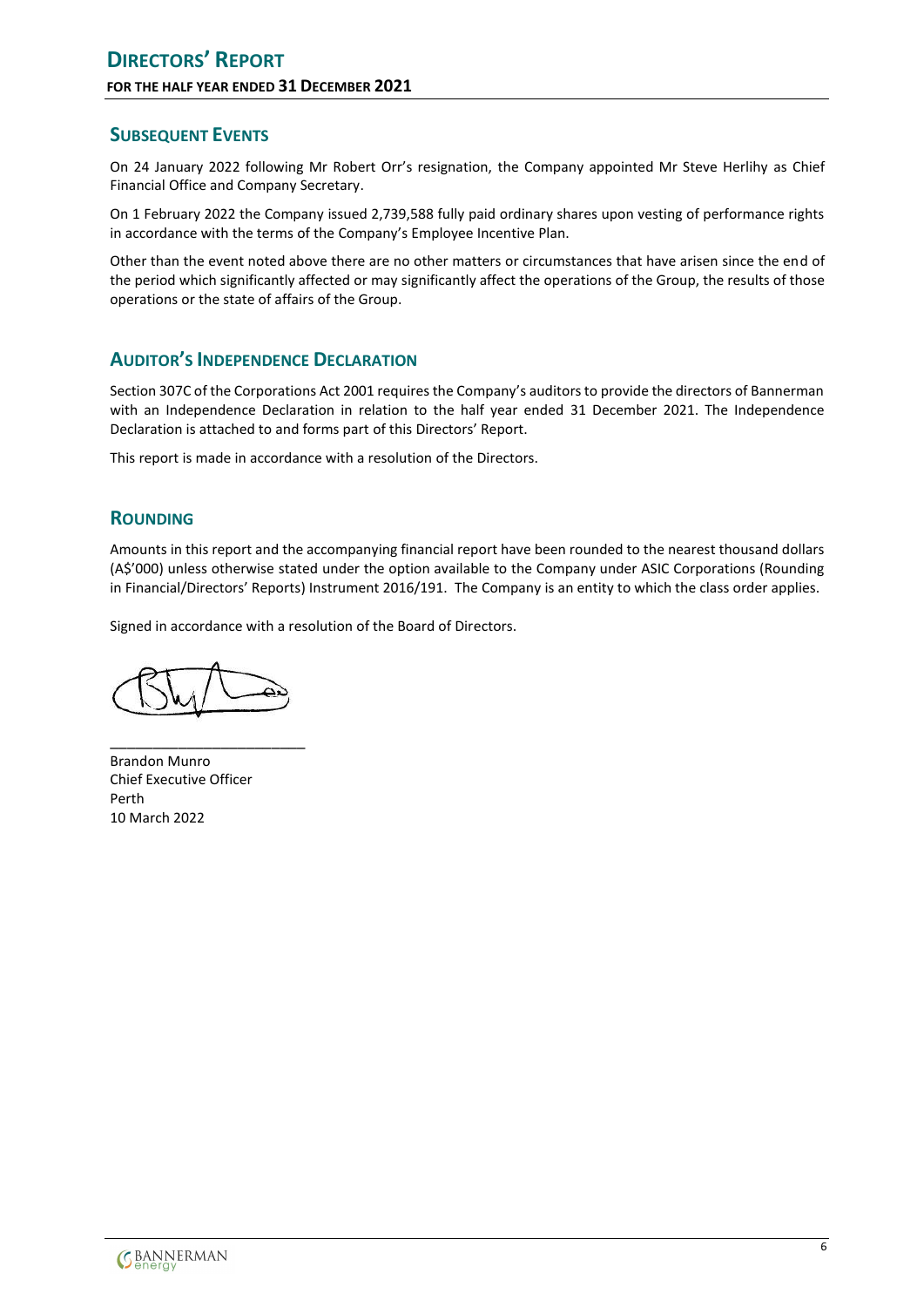

Ernst & Young 11 Mounts Bay Road Perth WA 6000 Australia GPO Box M939 Perth WA 6843

Tel: +61 8 9429 2222 Fax: +61 8 9429 2436 ey.com/au

### **Auditor's independence declaration to the directors of Bannerman Energy Limited**

As lead auditor for the review of the half-year financial report of Bannerman Energy Limited for the half-year ended 31 December 2021, I declare to the best of my knowledge and belief, there have been:

- a. No contraventions of the auditor independence requirements of the *Corporations Act 2001* in relation to the review;
- b. No contraventions of any applicable code of professional conduct in relation to the review; and
- c. No non-audit services provided that contravene any applicable code of professional conduct in relation to the review.

This declaration is in respect of Bannerman Energy Limited and the entities it controlled during the financial period.

Ernst & Young<br>Ernst & Young<br>Your Bucking ham

Gavin Buckingham Partner 10 March 2022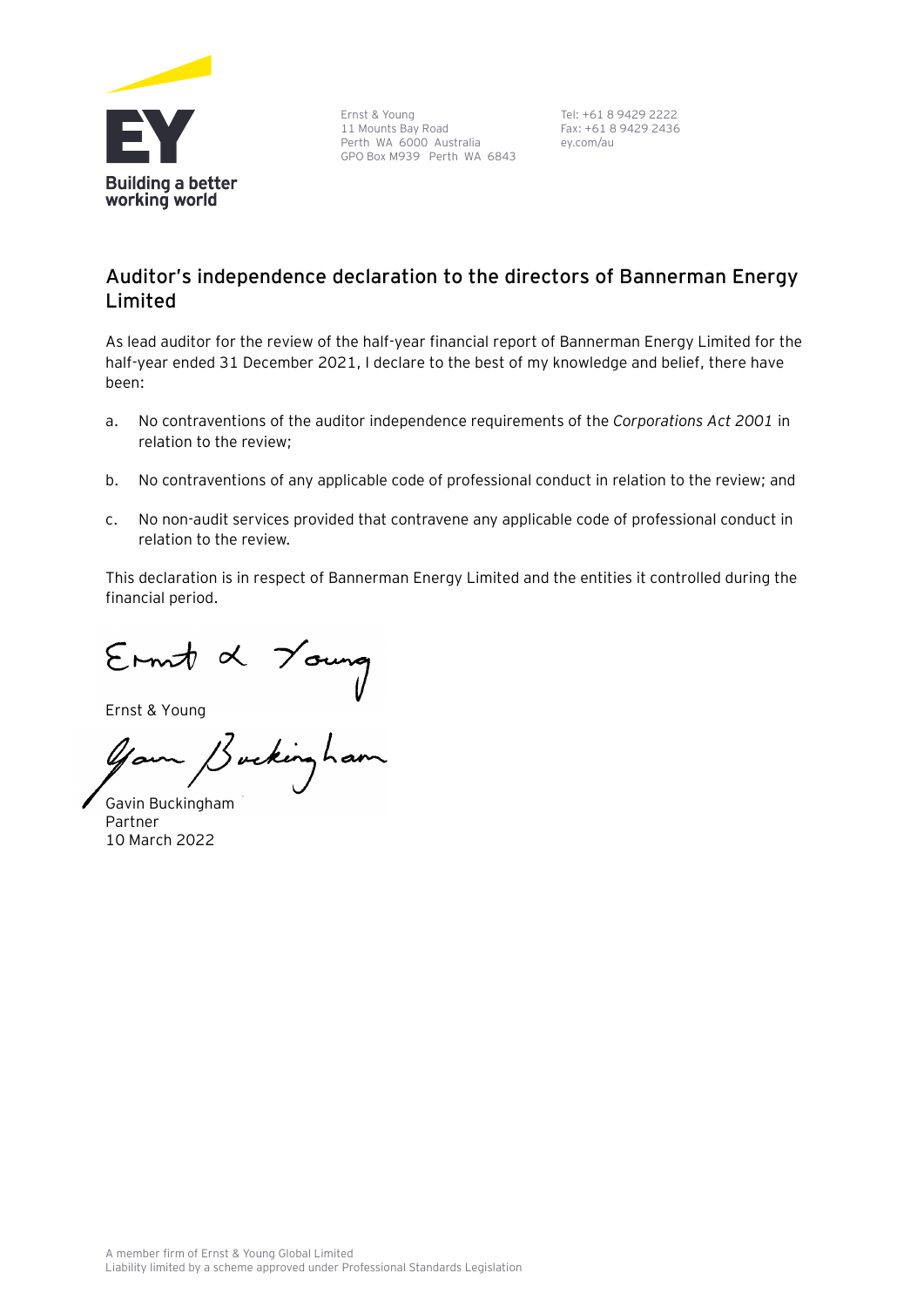### <span id="page-9-0"></span>**CONSOLIDATED STATEMENT OF COMPREHENSIVE INCOME FOR THE HALF YEAR ENDED 31 DECEMBER 2021**

|                                                                                                |             | <b>6 Months Ended</b><br>31 December |           |
|------------------------------------------------------------------------------------------------|-------------|--------------------------------------|-----------|
|                                                                                                |             | 2021                                 | 2020      |
|                                                                                                | <b>Note</b> | \$'000                               | \$'000    |
|                                                                                                |             |                                      |           |
| Other revenue                                                                                  | 2           | 27                                   | 50        |
| Administration and corporate expense                                                           | 3(a)        | (531)                                | (349)     |
| Depreciation expense                                                                           |             | (18)                                 | (17)      |
| Finance expense                                                                                |             | (3)                                  | (2)       |
| Staff expense                                                                                  | 3(b)        | (885)                                | (769)     |
| Loss before income tax                                                                         |             | (1, 410)                             | (1,087)   |
| Income tax benefit                                                                             |             |                                      |           |
| Net loss for the half-year                                                                     |             | (1, 410)                             | (1,087)   |
| Other comprehensive income                                                                     |             |                                      |           |
| Items that may be reclassified subsequently to profit or loss                                  |             |                                      |           |
| Foreign currency translation                                                                   | 12(b)       | (3,933)                              | 2,416     |
| Other comprehensive (loss)/income for the half-year, net of tax                                |             | (3,933)                              | 2,416     |
| Total comprehensive (loss)/income, net of tax                                                  |             | (5, 343)                             | 1,329     |
|                                                                                                |             |                                      |           |
| Net loss is attributable to:                                                                   |             |                                      |           |
| Equity holders of Bannerman Energy Ltd                                                         |             | (1, 397)                             | (1,076)   |
| Non-controlling interest                                                                       |             | (13)                                 | (11)      |
|                                                                                                |             | (1, 410)                             | (1,087)   |
| Total comprehensive (loss)/income attributable to:                                             |             |                                      |           |
| Equity holders of Bannerman Energy Ltd                                                         |             | (5, 301)                             | 1,319     |
| Non-controlling interest                                                                       |             | (42)                                 | 10        |
|                                                                                                |             | (5, 343)                             | 1,329     |
|                                                                                                |             |                                      |           |
| Weighted average number of shares ('000)                                                       |             | 1,208,787                            | 1,062,101 |
| Loss per share (cents) for loss attributable to the<br>ordinary equity holders of the company: |             |                                      |           |
| Basic loss per share to the ordinary equity holders of the Company (cents<br>per share)        |             | (0.12)                               | (0.10)    |
| Diluted loss per share to the ordinary equity holders of the Company (cents                    |             |                                      |           |
| per share)                                                                                     |             | (0.12)                               | (0.10)    |

*The above consolidated statement of comprehensive income should be read in conjunction with the accompanying notes.*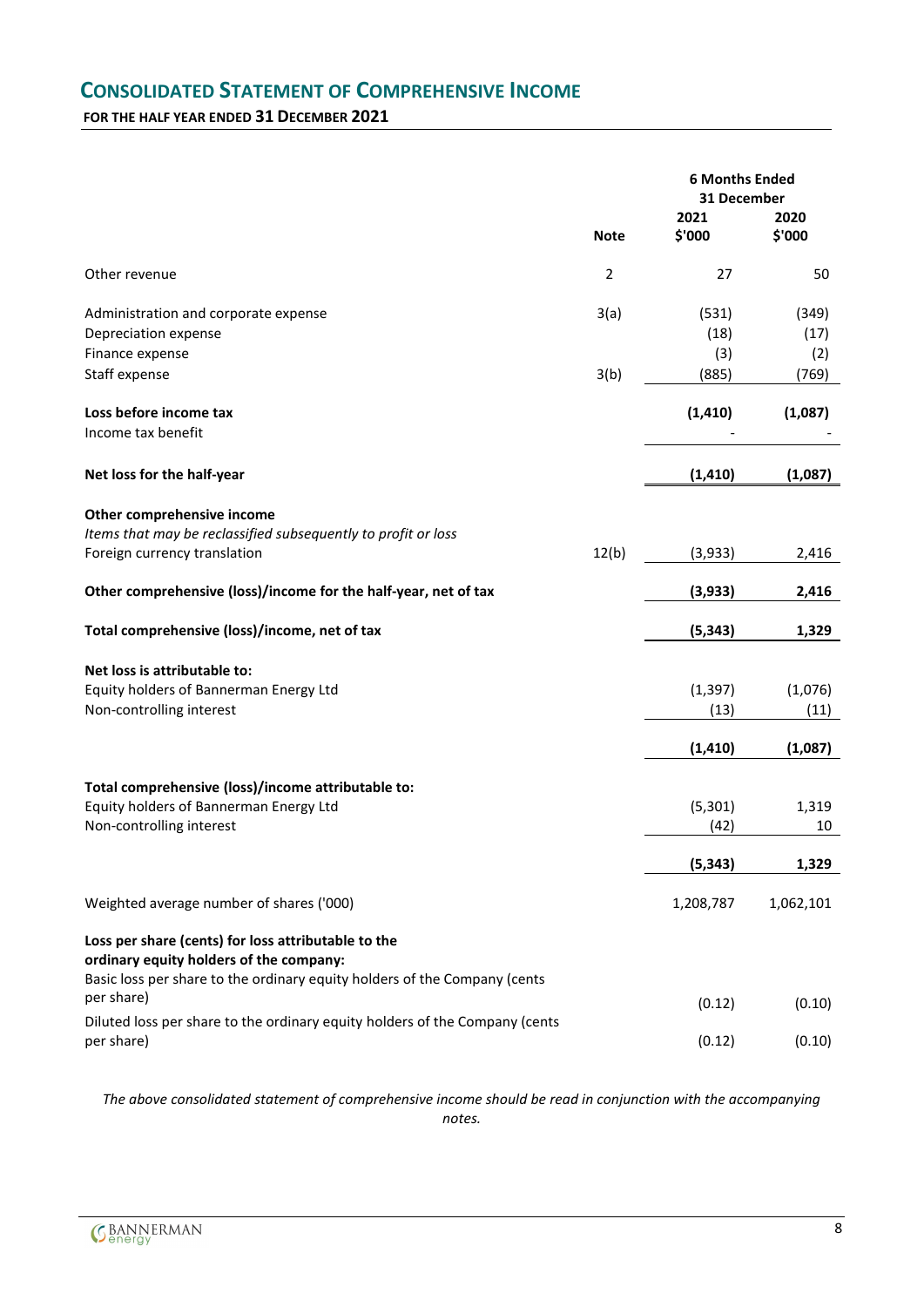### <span id="page-10-0"></span>**CONSOLIDATED STATEMENT OF FINANCIAL POSITION**

**FOR THE HALF YEAR ENDED 31 DECEMBER 2021**

|                                        | <b>Note</b>    | 31 December 2021<br>\$'000 | 30 June 2021<br>\$'000 |
|----------------------------------------|----------------|----------------------------|------------------------|
| <b>CURRENT ASSETS</b>                  |                |                            |                        |
| Cash and cash equivalents              | 4              | 9,200                      | 12,455                 |
| Other receivables                      | 5              | 110                        | 31                     |
| Other                                  |                | 35                         | 31                     |
| <b>TOTAL CURRENT ASSETS</b>            |                | 9,345                      | 12,517                 |
| <b>NON-CURRENT ASSETS</b>              |                |                            |                        |
| Exploration and evaluation expenditure | 6              | 55,787                     | 54,360                 |
| Property, plant and equipment          | $\overline{7}$ | 60                         | 65                     |
| Right of use assets                    | 8              |                            | 16                     |
| <b>TOTAL NON-CURRENT ASSETS</b>        |                | 55,847                     | 54,441                 |
| <b>TOTAL ASSETS</b>                    |                | 65,192                     | 66,958                 |
| <b>CURRENT LIABILITIES</b>             |                |                            |                        |
| Trade and other payables               | 9              | 472                        | 193                    |
| Lease liabilities                      | 8              |                            | 16                     |
| Provisions                             | 10             | 90                         | 95                     |
| <b>TOTAL CURRENT LIABILITIES</b>       |                | 562                        | 304                    |
| <b>NON-CURRENT LIABILITIES</b>         |                |                            |                        |
| Provisions                             | 10             | 282                        | 295                    |
| <b>TOTAL NON-CURRENT LIABILITIES</b>   |                | 282                        | 295                    |
| <b>TOTAL LIABILITES</b>                |                | 844                        | 599                    |
| <b>NET ASSETS</b>                      |                | 64,348                     | 66,359                 |
| <b>EQUITY</b>                          |                |                            |                        |
| Contributed equity                     | 11             | 155,388                    | 152,434                |
| Reserves                               | 12             | 23,006                     | 26,724                 |
| <b>Accumulated losses</b>              |                | (114, 149)                 | (112, 752)             |
| TOTAL PARENT ENTITY INTEREST           |                | 64,245                     | 66,406                 |
| Non-controlling interest               |                | 103                        | (47)                   |
| <b>TOTAL EQUITY</b>                    |                | 64,348                     | 66,359                 |

*The above statement of financial position should be read in conjunction with the accompanying notes.*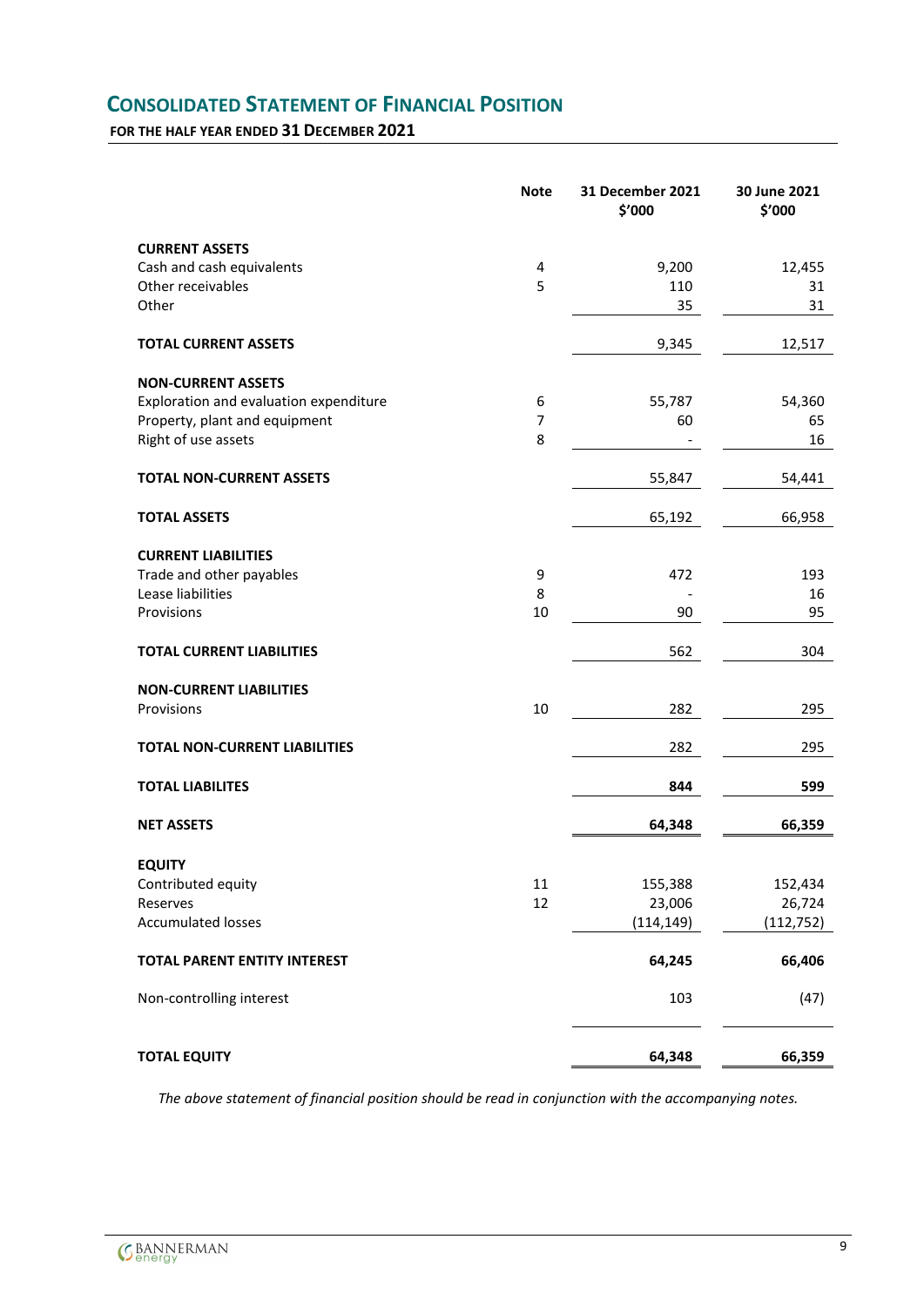## <span id="page-11-0"></span>**CONSOLIDATED CASH FLOW STATEMENT**

**FOR THE HALF YEAR ENDED 31 DECEMBER 2021**

|                                                                                                                | <b>6 Months Ended</b><br>31 December |                   |
|----------------------------------------------------------------------------------------------------------------|--------------------------------------|-------------------|
|                                                                                                                | 2021<br>\$'000                       | 2020<br>\$'000    |
| <b>CASHFLOWS FROM OPERATING ACTIVITIES</b>                                                                     |                                      |                   |
| Payments to suppliers and employees<br>Government grants and incentives<br>Interest received                   | (1,096)<br>19                        | (740)<br>50<br>12 |
| Net cash utilised in operating activities                                                                      | (1,077)                              | (678)             |
| <b>CASHFLOWS FROM INVESTING ACTIVITIES</b>                                                                     |                                      |                   |
| Payments for exploration and evaluation<br>Payments for royalty acquisition<br>Purchase of plant and equipment | (982)<br>(2,000)                     | (452)<br>(2)      |
| Net cash utilised in investing activities                                                                      | (2,982)                              | (454)             |
| <b>CASHFLOWS FROM FINANCING ACTIVITIES</b>                                                                     |                                      |                   |
| Proceeds from issue of shares<br>Payments for lease liabilities                                                | 837                                  | (16)              |
| Net cash provided by financing activities                                                                      | 837                                  | (16)              |
| Net decrease in cash and cash equivalents                                                                      | (3, 222)                             | (1, 148)          |
| Cash and cash equivalents at beginning of period                                                               | 12,455                               | 4,174             |
| Effects of exchange rate changes on the balance of cash held in<br>foreign currencies                          | (33)                                 | (2)               |
| Cash and cash equivalents at end of period                                                                     | 9,200                                | 3,024             |

*The above cash flow statement should be read in conjunction with the accompanying notes.*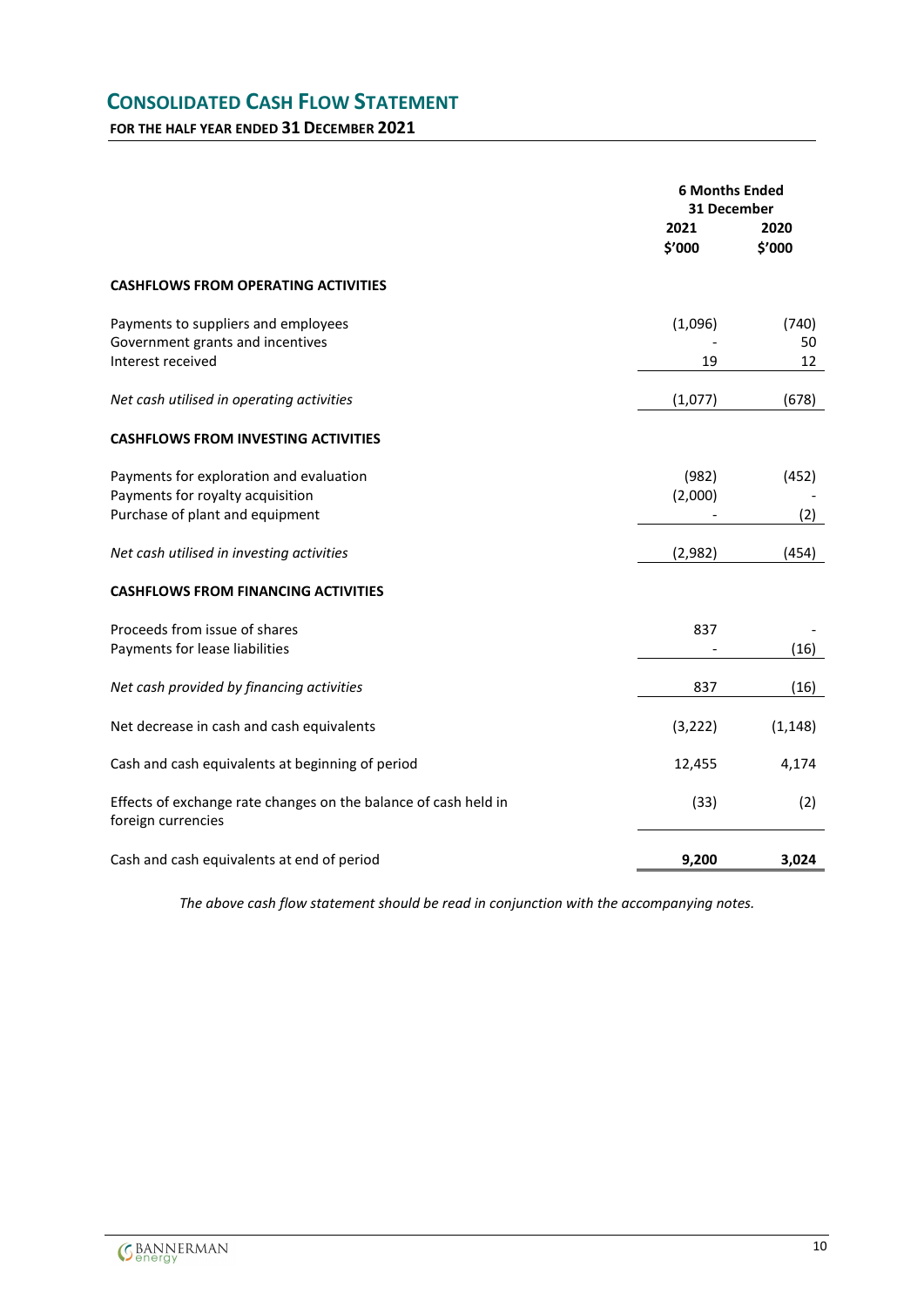### <span id="page-12-0"></span>**CONSOLIDATED STATEMENT OF CHANGES IN EQUITY FOR THE HALF YEAR ENDED 31 DECEMBER 2021**

|                                                     | Issued<br>Capital        | <b>Share Based</b><br>Payment<br>Reserve | Foreign<br>Currency<br>Reserve | <b>Equity</b><br>Reserve | <b>Accumulated</b><br>Losses | Non-<br>controlling<br>Interest | Total        |
|-----------------------------------------------------|--------------------------|------------------------------------------|--------------------------------|--------------------------|------------------------------|---------------------------------|--------------|
|                                                     | \$'000                   | \$'000                                   | \$'000                         | \$'000                   | \$'000                       | \$'000                          | \$'000       |
| Balance at 1 July 2021                              | 152,434                  | 58,465                                   | (30, 364)                      | (1, 377)                 | (112, 752)                   | (47)                            | 66,359       |
| Loss for the period                                 |                          |                                          |                                | $\overline{\phantom{m}}$ | (1, 397)                     | (13)                            | (1, 410)     |
| Other comprehensive loss                            |                          | $\overline{\phantom{a}}$                 | (3,904)                        | $\overline{\phantom{m}}$ |                              | (29)                            | (3,933)      |
| Total comprehensive loss for the period             |                          | $\overline{\phantom{a}}$                 | (3,904)                        | $\overline{\phantom{a}}$ | (1, 397)                     | (42)                            | (5, 343)     |
| Share issued during the period                      | 837                      |                                          |                                |                          |                              |                                 | 837          |
| Shares issued to RCF funds for royalty              |                          |                                          |                                |                          |                              |                                 |              |
| acquisition                                         | 2,117                    |                                          |                                |                          |                              |                                 | 2,117        |
| Share-based payments                                |                          | 363                                      |                                |                          |                              |                                 | 363          |
| Capital contributions (Bannerman Namibia)           |                          | $\overline{\phantom{a}}$                 |                                | (177)                    |                              | 192                             | 15           |
| Total equity at 31 December 2021                    | 155,388                  | 58,828                                   | (34, 268)                      | (1, 554)                 | (114, 149)                   | 103                             | 64,348       |
|                                                     | <b>Issued</b><br>Capital | <b>Share Based</b><br>Payment<br>Reserve | Foreign<br>Currency<br>Reserve | <b>Equity</b><br>Reserve | <b>Accumulated</b><br>Losses | Non-<br>controlling<br>Interest | <b>Total</b> |
|                                                     |                          |                                          |                                |                          |                              |                                 |              |
|                                                     | \$'000                   | \$'000                                   | \$'000                         | \$'000                   | \$'000                       | \$'000                          | \$'000       |
| Balance at 1 July 2020                              | 141,198                  | 57,691                                   | (35, 274)                      | (1, 441)                 | (110, 498)                   | 52                              | 51,728       |
| Loss for the period                                 |                          |                                          |                                |                          | (1,076)                      | (11)                            | (1,087)      |
| Other comprehensive income                          |                          | $\blacksquare$                           | 2,395                          | $\overline{\phantom{m}}$ |                              | 21                              | 2,416        |
| Total comprehensive income/(loss) for the<br>period |                          |                                          | 2,395                          |                          | (1,076)                      | 10                              | 1,329        |
| Share issued during the period                      |                          |                                          |                                |                          |                              |                                 |              |
| Share-based payments                                |                          | 360                                      |                                |                          |                              |                                 | 360          |
| Capital contributions (Bannerman Namibia)           |                          |                                          |                                | 26                       |                              | (41)                            | (15)         |

*The above statement of changes in equity should be read in conjunction with the accompanying notes.*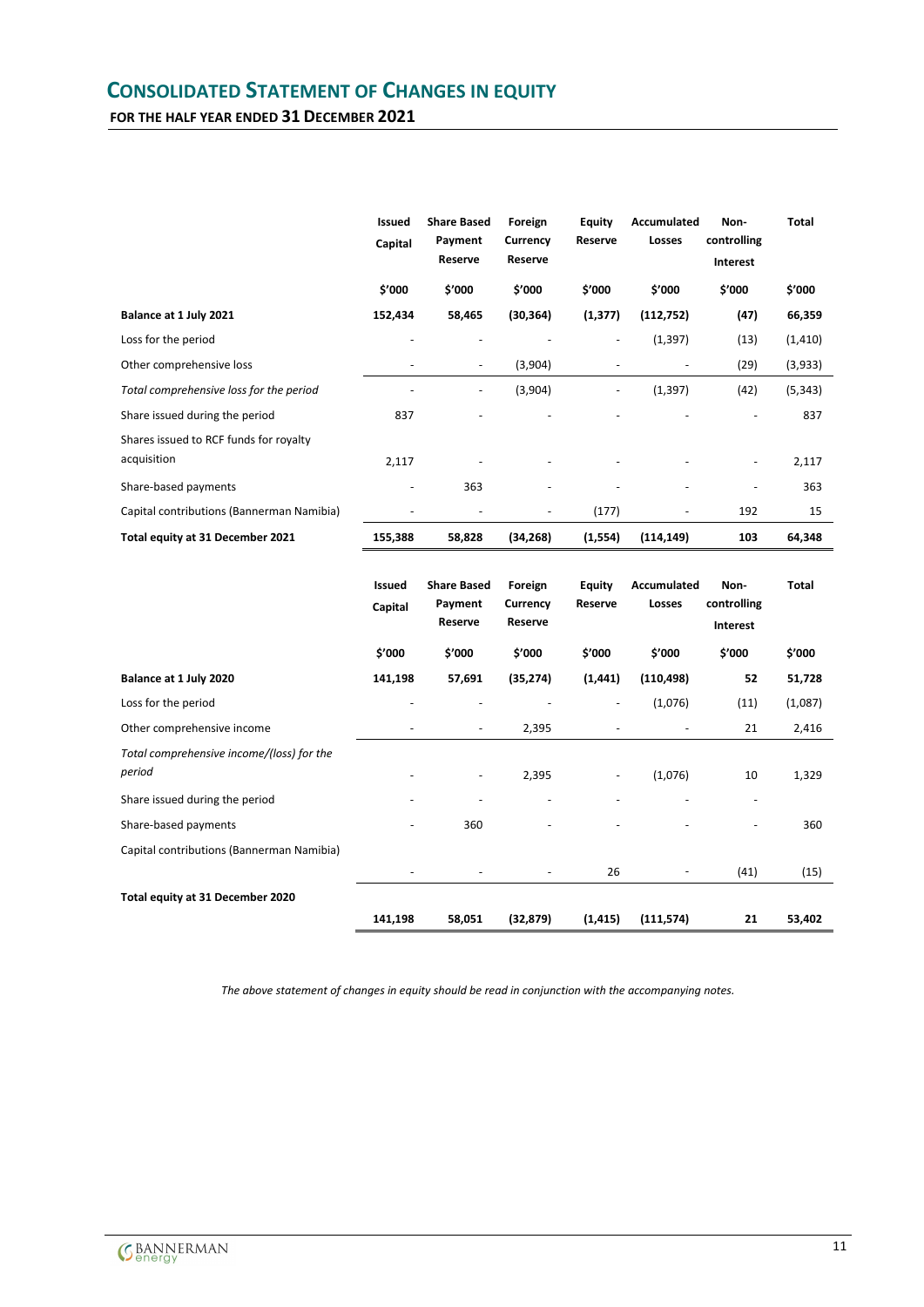<span id="page-13-0"></span>**FOR THE HALF YEAR ENDED 31 DECEMBER 2021**

### **1. BASIS OF PREPARATION AND ACCOUNTING POLICIES**

#### **Corporate Information**

Bannerman is a company incorporated in Australia and limited by shares. Bannerman's shares are publicly traded on the Australian Securities Exchange ("**ASX**") with an additional listing on the Namibian Stock Exchange and the OTCQB Venture Market.

#### **Basis of Preparation**

This general purpose condensed financial report for the half year ended 31 December 2021 has been prepared in accordance with AASB 134 *Interim Financial Reporting* and the *Corporations Act 2001.*

The financial report does not include all notes of the type normally included within the annual financial report and therefore cannot be expected to provide as full an understanding of the financial performance, financial position and financing and investing activities of Bannerman and its controlled entities (the "**Group**") as the annual financial report.

It is recommended that this interim financial report be read in conjunction with the annual report for the year ended 30 June 2021 and considered together with any public announcements made by Bannerman since that time in accordance with the continuous disclosure obligations of the ASX Listing Rules.

The financial report is presented in Australian dollars and, unless otherwise stated, all values are rounded to the nearest thousand dollars (A\$1,000) in accordance with the option available to the Company under ASIC Corporations (Rounding in Financial/Directors' Reports) Instrument 2016/191. The Company is an entity to which the class orders applies.

#### **Changes in Accounting Policies**

#### *New and amended accounting standards and interpretations*

From 1 July 2021, the Group has adopted all the Standards and Interpretations mandatory for annual periods beginning on 1 July 2021. Adoption of these Standards and Interpretations did not have any material effect on the financial position or performance of the Group.

The Group has not elected to early adopt any new Standards or Interpretations. The accounting policies adopted in the preparation of the consolidated financial statements are consistent with those followed in the preparation of the Group's annual consolidated financial statements for the year ended 30 June 2021.

#### **Impact of the COVID-19 pandemic**

The COVID-19 outbreak was declared a pandemic by the World Health Organization in March 2020. The outbreak and the response of Governments in dealing with the pandemic is interfering with general activity levels within the community, the economy and the operations of the Company. The scale and duration of these developments remain uncertain as at the date of this report. The Company has considered the potential impact of the COVID-19 pandemic in the significant accounting judgements, estimates and assumptions at reporting date and has concluded there to be no significant economic impact.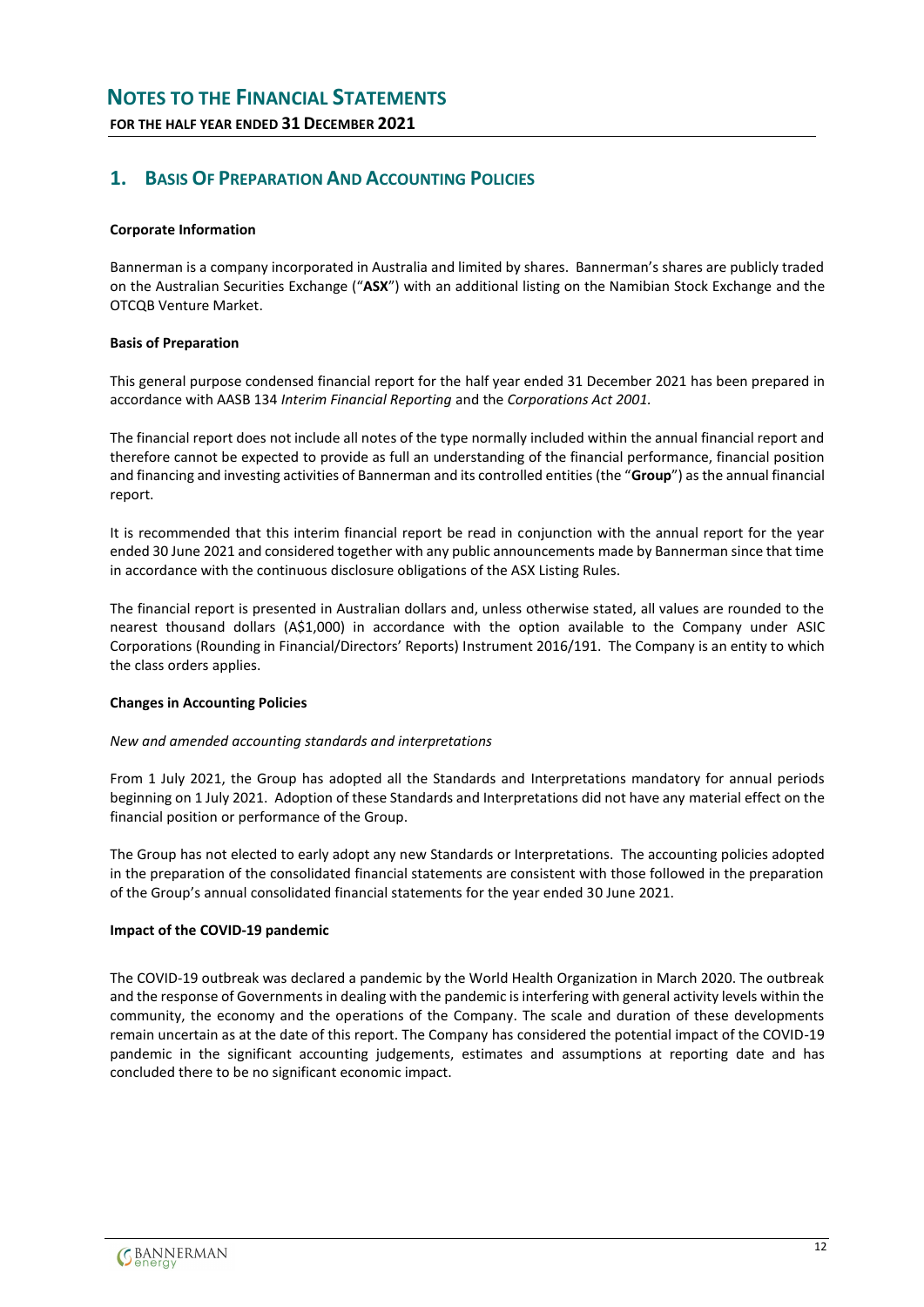**FOR THE FOR THE HALF YEAR ENDED 31 DECEMBER 2021**

### **2. OTHER REVENUE**

|                                      | 31 December<br>2021<br>\$'000 | 31 December<br>2020<br>\$′000 |
|--------------------------------------|-------------------------------|-------------------------------|
| Interest income                      | 27                            | 12                            |
| Government grants and tax incentives | $\overline{\phantom{a}}$      | 38                            |
|                                      | 27                            | 50                            |
|                                      |                               |                               |

### **3. EXPENSES**

|                                                                 | 31 December | 31 December |
|-----------------------------------------------------------------|-------------|-------------|
|                                                                 | 2021        | 2020        |
| Administration and corporate expenses                           | \$′000      | \$'000      |
| Administrative expense                                          | 48          | 35          |
| Compliance and regulatory                                       | 267         | 152         |
| Insurance expense                                               | 19          | 44          |
| Occupancy expense                                               | 47          | 22          |
| Stakeholder relations                                           | 149         | 95          |
| Travel expenses                                                 |             | 1           |
|                                                                 | 531         | 349         |
| Staff expenses                                                  |             |             |
| Staff remuneration *                                            | 1,156       | 984         |
| Other staff expenses                                            | 19          | 17          |
| (Less staff expenses capitalised as exploration and evaluation) | (258)       | (216)       |
| (Less staff expenses classified as compliance and regulatory)   | (32)        | (16)        |
|                                                                 | 885         | 769         |

\*Reconciliation of staff remuneration is provided below:

|                  | <b>Salaries</b><br>& fees<br>\$'000 | <b>Share based</b><br>payments<br>\$'000 | Superannuation<br>\$'000 | Leave<br>accrued<br>\$'000 | Other<br>\$'000 | Total<br>\$'000 |
|------------------|-------------------------------------|------------------------------------------|--------------------------|----------------------------|-----------------|-----------------|
| 31 December 2021 | 763                                 | 342                                      | 44                       | (3)                        | 10              | 1,156           |
| 31 December 2020 | 637                                 | 302                                      | 36                       | $\overline{\phantom{a}}$   | 9               | 984             |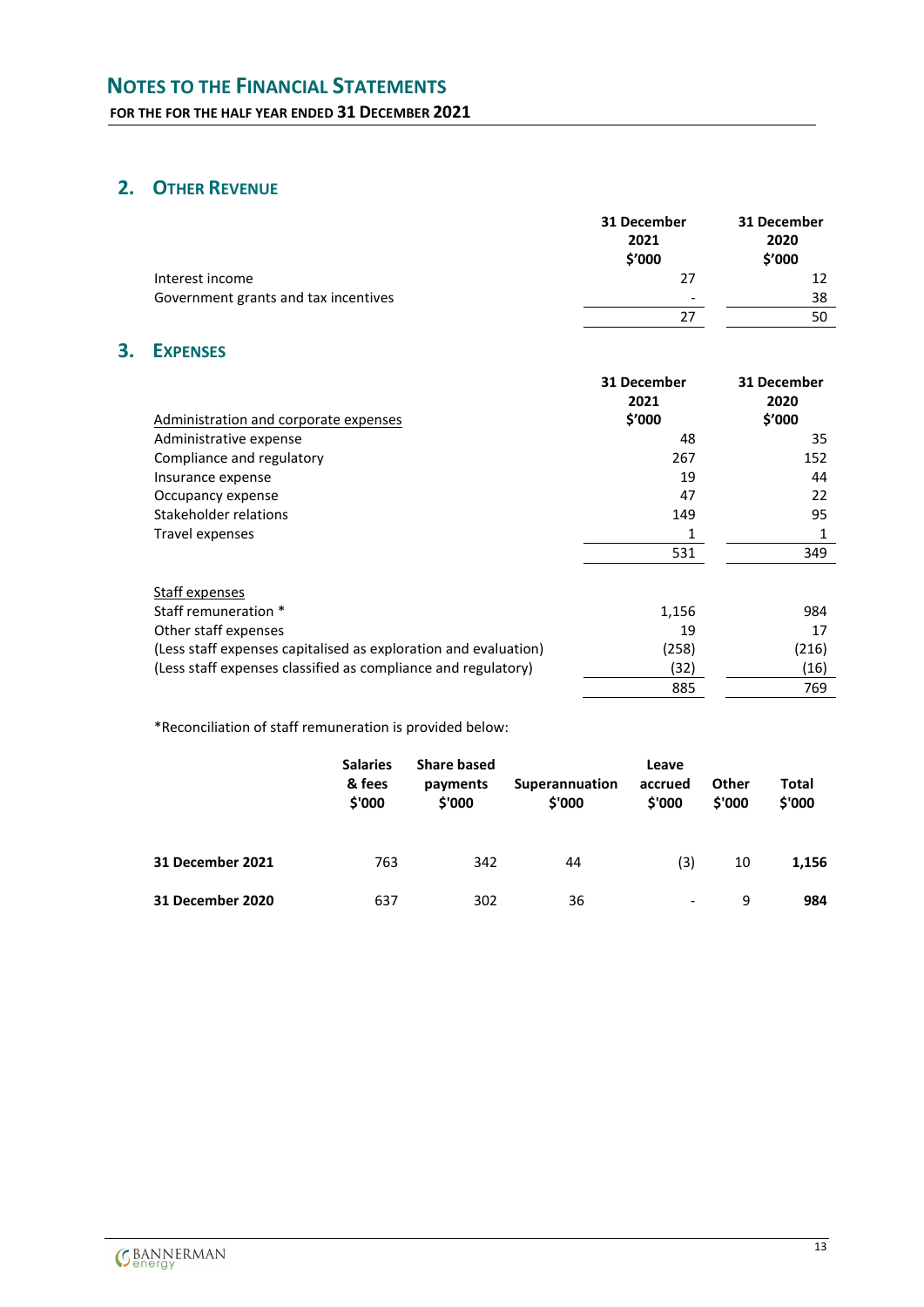### **FOR THE FOR THE HALF YEAR ENDED 31 DECEMBER 2021**

### **4. CASH & CASH EQUIVALENTS**

|                                             | 31 December | 30 June |
|---------------------------------------------|-------------|---------|
|                                             | 2021        | 2021    |
|                                             | \$'000      | \$'000  |
| Cash at bank and on call (interest bearing) | 803         | 1,367   |
| Short term cash deposits (interest bearing) | 8.397       | 11,088  |
|                                             | 9.200       | 12.455  |

### **5. OTHER RECEIVABLES**

|                               | 31 December<br>2021<br>\$′000 | 30 June<br>2021<br>\$'000 |
|-------------------------------|-------------------------------|---------------------------|
| Current<br>GST/VAT receivable | 108                           | 28                        |
| Interest receivable           | $\mathcal{P}$                 | 2                         |
|                               | 110                           | 31                        |

### **6. EXPLORATION & EVALUATION EXPENDITURE**

|                                                 | 31 December | 30 June |
|-------------------------------------------------|-------------|---------|
|                                                 | 2021        | 2021    |
|                                                 | \$'000      | \$'000  |
| Opening balance                                 | 54,360      | 47,906  |
| Expenditure incurred during the period (a)      | 1,218       | 1,509   |
| Extinguishment of RCF Funds revenue royalty (b) | 4.117       | ٠       |
| Foreign currency translation movements          | (3,908)     | 4.945   |
|                                                 | 55,787      | 54.360  |

| Exploration & Evaluation Expenditure for the Etango<br>a)<br>Project | 31 December<br>2021<br>\$'000 | 30 June<br>2021<br>\$′000 |
|----------------------------------------------------------------------|-------------------------------|---------------------------|
| General project expenses                                             | 45                            | 82                        |
| Consultants and other project services                               | 24                            | 20                        |
| Environmental expenses                                               | 2                             | 3                         |
| Human resources                                                      | 260                           | 430                       |
| Studies (Etango-8 PFS)                                               | 872                           | 945                       |
| Demonstration plant costs                                            | 15                            | 29                        |
| Total expenditure for the period                                     | 1.218                         | 1.509                     |

Expenditure incurred during the period comprises expenditure on geological, study and associated activities.

The value of the Company's interest in exploration and evaluation expenditure is dependent upon:

- the continuance of the Company's rights to tenure of the areas of interest;
- the results of pre-development activities; and
- the recoupment of costs through successful development and exploitation of the areas of interest, or alternatively, by their sale.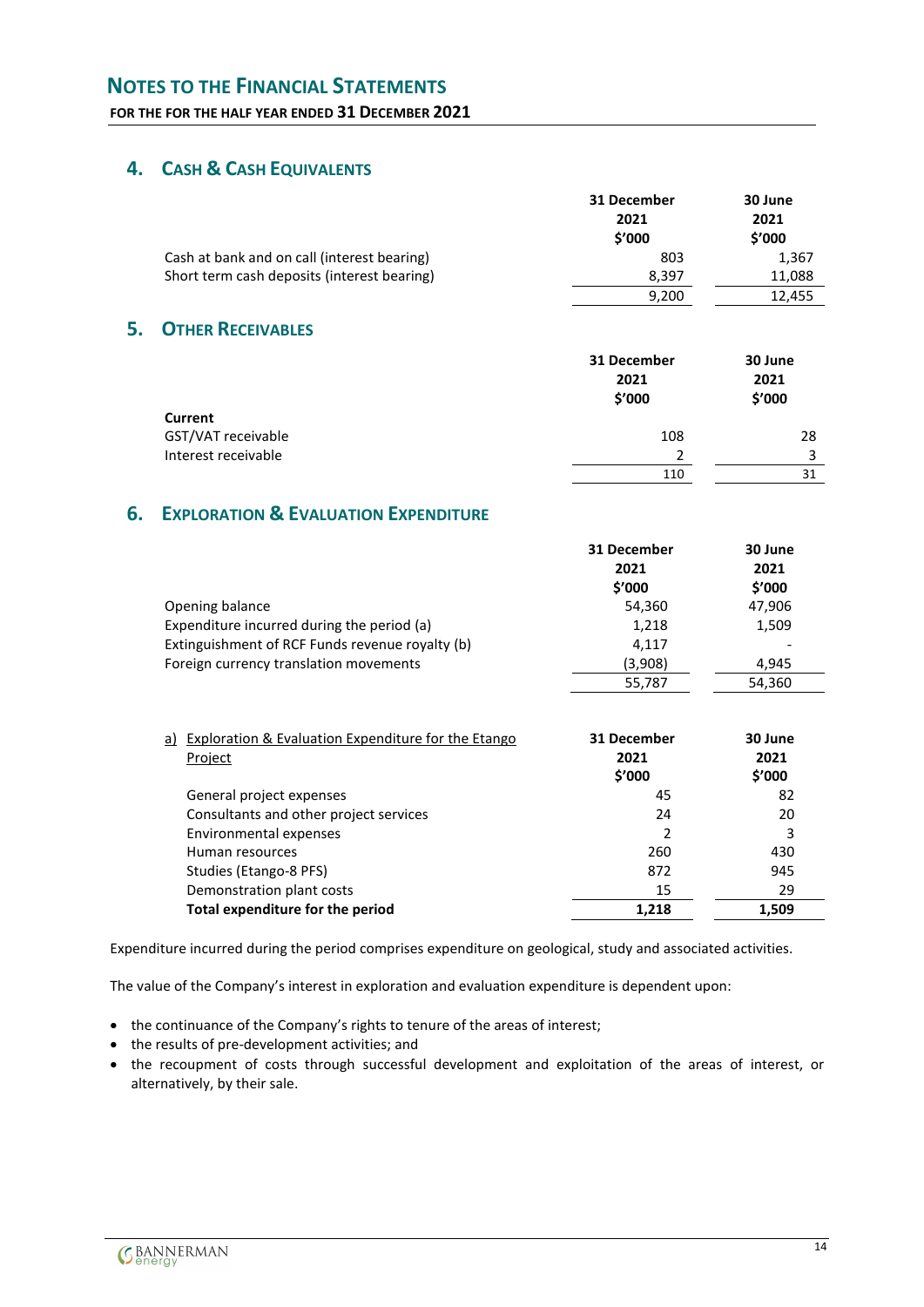### **FOR THE FOR THE HALF YEAR ENDED 31 DECEMBER 2021**

### **6. EXPLORATION & EVALUATION EXPENDITURE (CONTD.)**

#### b) Extinguishment of RCF Funds revenue royalty

On 19 August 2021 the Company's private royalty agreement with Resource Capital Fund IV L.P. and Resource Capital Fund VI L.P. (collectively the "RCF Funds") was terminated. The consideration payable to RCF Funds was the aggregate of A\$2 million cash and the issue of 15,680,000 fully paid ordinary shares (with a fair-value of \$2,116,800).

RCF Funds held an aggregate 1.5% private revenue royalty over the Company's 95%-owned Etango Uranium Project. The Company issued the royalty to RCF in 2015 as part consideration for the release from a convertible note arrangement.

#### Etango Uranium Project – Bannerman 95%

The Etango Uranium Project is situated near China National Uranium Corporation's (CNUC) Rössing uranium mine, Paladin's Langer Heinrich uranium mine and China General Nuclear Corp's Husab uranium mine. Bannerman, in 2012, completed a Definitive Feasibility Study ("**DFS**") on a 7-9 million pounds U3O<sup>8</sup> per annum open pit mining and heap leach processing operation at Etango. The DFS confirmed the viability of a large open pit and heap leach operation at one of the world's largest undeveloped uranium deposits. From 2015-2017, Bannerman conducted a large scale heap leach demonstration program to provide further assurance to financing parties, generate process information for the detailed engineering design phase and build and enhance internal capability.

Bannerman announced to the ASX on 5 August 2020 the completion of a Scoping Study for an 8Mtpa development of its flagship Etango Uranium Project in Namibia (**Etango-8 Project**). The Scoping Study on the Etango-8 Project provides an alternate, streamlined development model to the 20Mtpa development assessed to DFS level in 2015. The Study demonstrates the strong technical and economic viability of conventional open pit mining and heap leach processing of the world class Etango deposit at 8Mtpa throughput. Bannerman Board has approved commencement of a Pre-Feasibility Study (**PFS**) on Etango-8 Project.

Bannerman currently holds Exclusive Prospecting Licence 3345 (**EPL 3345**) in Namibia, which is valid until 26 April 2023 and thereafter subject to renewal by the Namibian Ministry of Mines and Energy. Bannerman also holds a Mineral Deposit Retention Licence 3345 (**MDRL 3345**) in Namibia, which is valid until 6 August 2022 and thereafter subject to renewal by the Namibian Ministry of Mines and Energy.

### **7. PROPERTY, PLANT & EQUIPMENT**

|                                | Cost   | Accumulated<br><b>Depreciation</b> | <b>Net Book</b><br><b>Value</b> |
|--------------------------------|--------|------------------------------------|---------------------------------|
|                                | \$'000 | \$′000                             | \$′000                          |
| 31 December 2021               |        |                                    |                                 |
| Vehicles                       | 175    | (152)                              | 23                              |
| Office furniture and equipment | 26     | (21)                               | 5                               |
| Lab and field equipment        | 59     | (47)                               | 12                              |
| Sundry                         | 178    | (158)                              | 20                              |
|                                | 438    | (379)                              | 60                              |
| 30 June 2021                   |        |                                    |                                 |
| Vehicles                       | 188    | (164)                              | 24                              |
| Office furniture and equipment | 26     | (20)                               | 6                               |
| Lab and field equipment        | 64     | (51)                               | 13                              |
| Sundry                         | 184    | (162)                              | 22                              |
|                                | 462    | (397)                              | 65                              |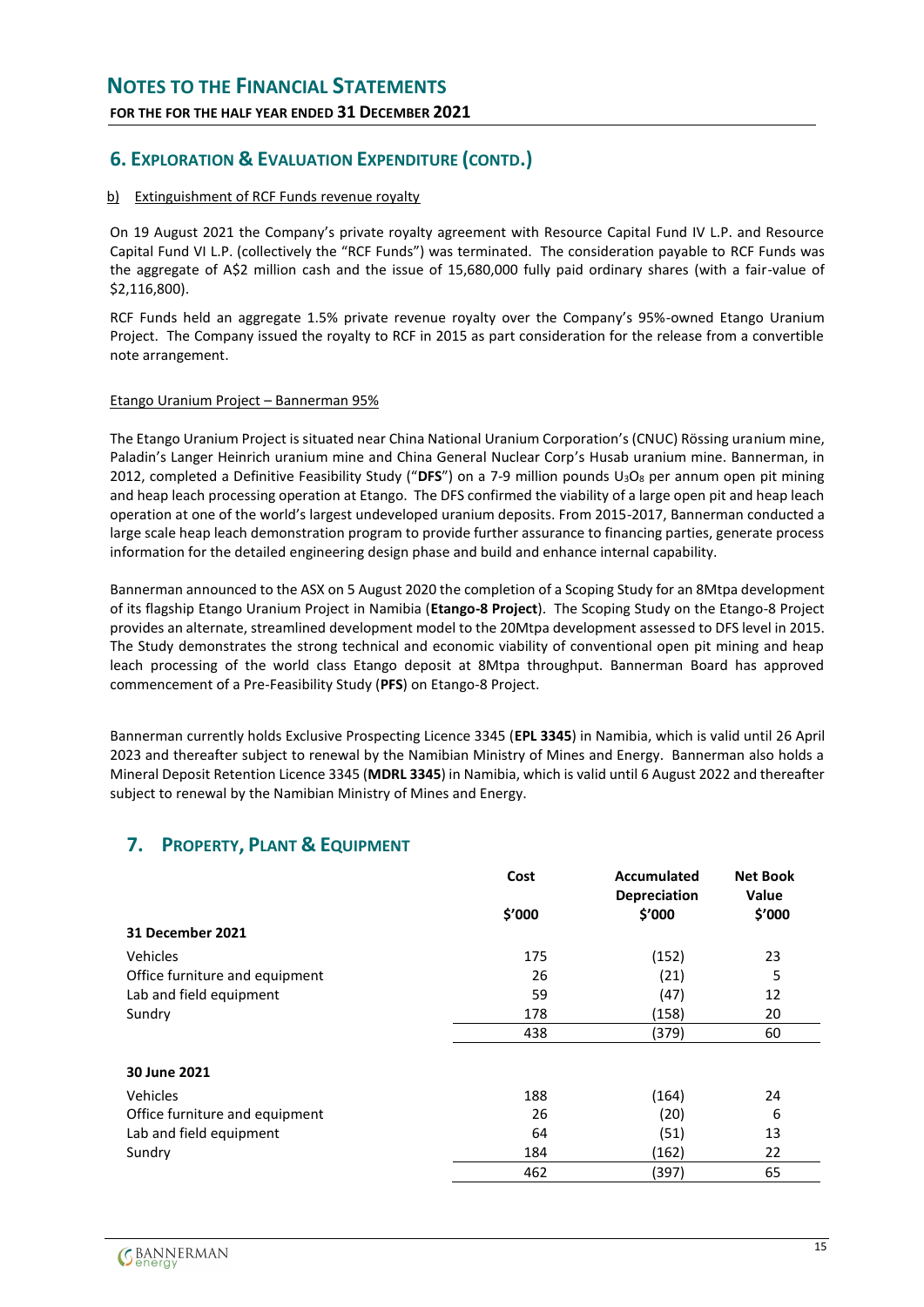**FOR THE FOR THE HALF YEAR ENDED 31 DECEMBER 2021**

### **8. RIGHT OF USE ASSETS**

|                                                 | 31 December    | 30 June        |
|-------------------------------------------------|----------------|----------------|
| <b>Right of use assets</b>                      | 2021<br>\$′000 | 2021<br>\$′000 |
| Opening balance                                 | 16             | 49             |
| Additions                                       |                |                |
| Depreciation                                    | (16)           | (33)           |
| Closing balance net of accumulated depreciation |                | 16             |
| Lease liability                                 |                |                |
| Opening balance                                 | 16             | 46             |
| Additions                                       |                |                |
| Amortisation of principle                       | (16)           | (30)           |
| Interest on lease                               |                |                |
| Closing balance                                 |                | 16             |

Amounts recognised in statement of profit or loss and other comprehensive income relating to:

| Depreciation charge of right-of-use assets   | 16 |  |
|----------------------------------------------|----|--|
| Interest expense (included in finance costs) |    |  |
| Short term lease payments                    |    |  |

The Company's current office lease agreement expired at 31 January 2022, but has been renewed.

### **9. TRADE AND OTHER PAYABLES**

|                             | 31 December | 30 June |
|-----------------------------|-------------|---------|
|                             | 2021        | 2021    |
|                             | \$'000      | \$'000  |
| <b>Current</b>              |             |         |
| Trade payables              | 307         | 45      |
| Other payables and accruals | 165         | 148     |
|                             | 472         | 193     |

Trade payables are non-interest bearing and are normally settled on 30 day terms (or less). Other payables are non-interest bearing and have an average term of 60 days.

#### Fair value

Due to the short term nature of these payables, their carrying value is assumed to approximate their fair value.

### **10. PROVISIONS**

|                              | 31 December<br>2021<br>\$'000 | 30 June<br>2021<br>\$'000 |
|------------------------------|-------------------------------|---------------------------|
| Current                      |                               |                           |
| Annual leave provision       | 75                            | 81                        |
| Long service leave provision | 15                            | 14                        |
|                              | 90                            | 95                        |
| Non-current                  |                               |                           |
| Rehabilitation provision     | 282                           | 295                       |
|                              | 282                           | 295                       |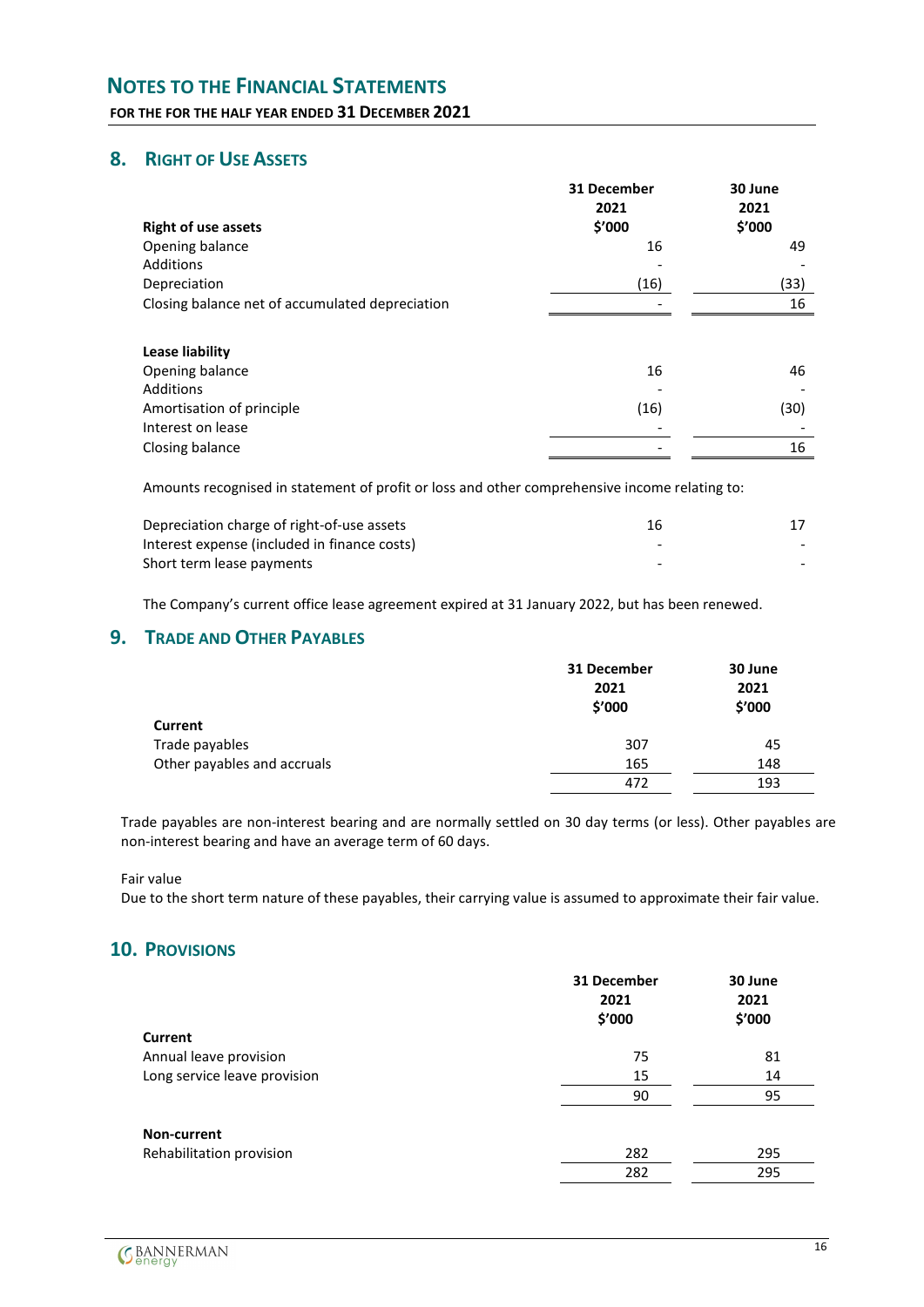**FOR THE FOR THE HALF YEAR ENDED 31 DECEMBER 2021**

### **11. CONTRIBUTED EQUITY**

(a) Issued and outstanding:

|                                            | <b>31 December 2021</b> |         | 30 June 2021          |         |
|--------------------------------------------|-------------------------|---------|-----------------------|---------|
|                                            | <b>Number</b><br>'000   | \$′000  | <b>Number</b><br>'000 | \$′000  |
| Ordinary shares                            |                         |         |                       |         |
| Issued and fully paid                      | 1,231,762               | 155,388 | 1,189,138             | 159,434 |
| Movements in ordinary shares on issue      |                         |         |                       |         |
| Opening balance                            | 1,189,138               | 152,434 | 1058,782              | 141,198 |
| Issue of shares on vesting under employee  |                         |         |                       |         |
| performance rights plan (i & vi)           | 14,347                  |         | 16,070                |         |
| Issue of shares on exercise of option      |                         |         |                       |         |
| under employee incentive plan (iv & v)     | 12,597                  | 837     |                       |         |
| Issue of shares pursuant to Placement (ii) |                         |         | 114,286               | 12,000  |
| Issue of shares in consideration for RCF   |                         |         |                       |         |
| royalty extinguishment (iii)               | 15,680                  | 2,117   |                       |         |
| Costs of issuing shares                    |                         |         |                       | (764)   |
| <b>Closing balance</b>                     | 1,231,762               | 155,388 | 1,189,138             | 152,434 |

- (i) On 24 November 2020, 16,070,366 fully paid ordinary shares were issued upon vesting of share and performance rights in accordance with the terms of the Employee Incentive Plan.
- (ii) On 19 February 2021 the Company issued 114,284,716 fully paid ordinary shares at an issue price of \$0.105 p/share to sophisticated and institutional investors through a placement to raise \$12 million.
- (iii) On 21 July 2021 the Company issued 15,680,000 fully paid ordinary shares with an issue price of \$0.135 p/shares (aggregate valuation \$2,116,1800) to RCF Funds in consideration for the royalty agreement extinguishment. Please refer to the note 6 (b) for further information.
- (iv) On 26 October 2021 the Company issued 10,597,400 fully paid ordinary shares following the exercise of options (the options had a weighted average exercise price of \$0.07, raising \$737,013 in equity funding.
- (v) On 17 November 2021 the Company issued a further allotment of 2,000,000 fully paid ordinary shares following the exercise of options, the options had an exercise price of \$0.05, raising \$100,000 in equity funding.
- (vi) On 15 December 2021 the Company issued as per the terms of the Company's Employee Incentive Plan ("EIP") 14,346,425 fully paid ordinary shares following the conversion of performance rights into shares on vesting.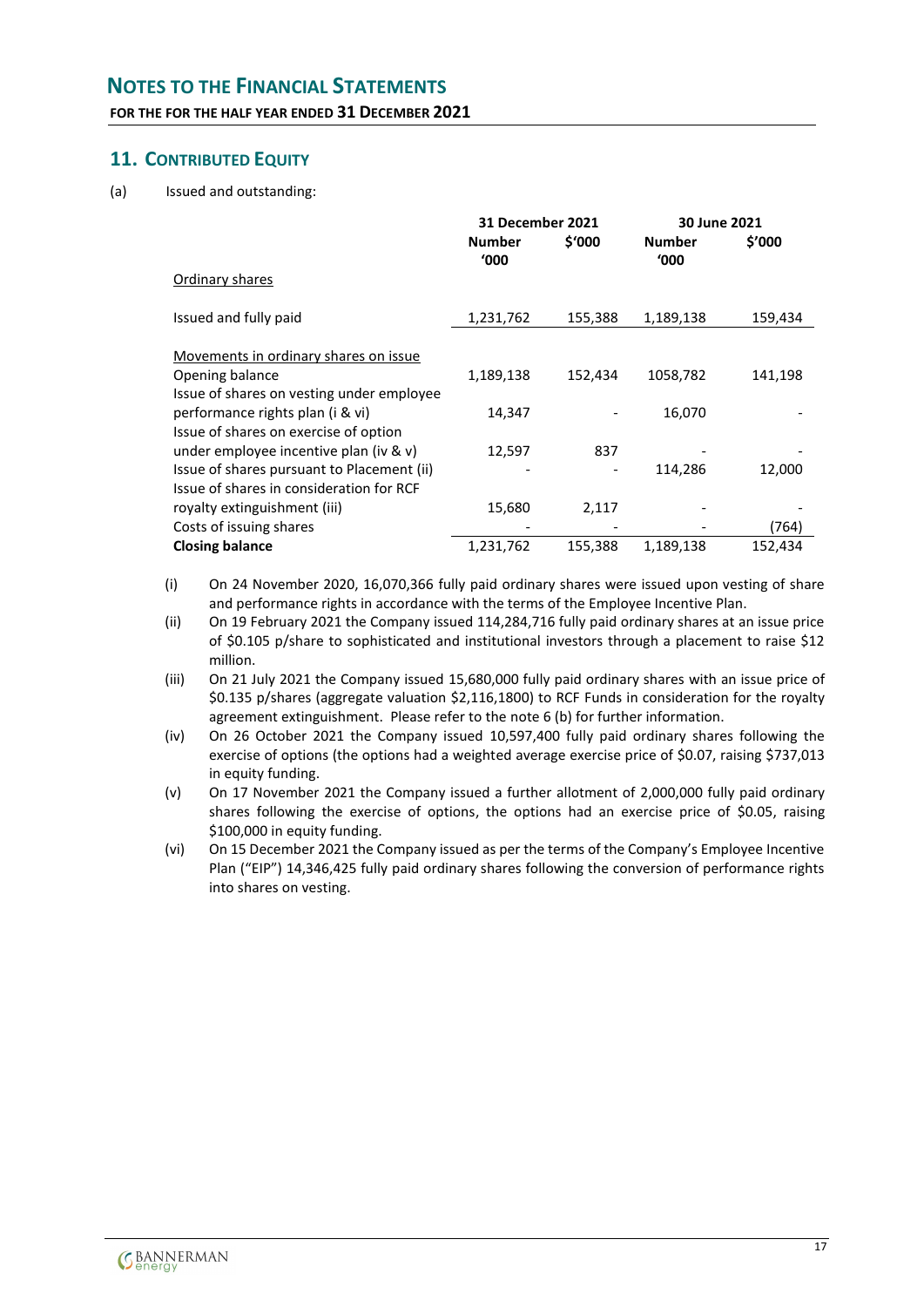### **FOR THE FOR THE HALF YEAR ENDED 31 DECEMBER 2021**

#### (b) Share options on issue:

| <b>Expiry Dates</b>                     | <b>Exercise</b><br><b>Price</b> | <b>Balance</b><br>1 Jul 20 | Granted   | <b>Exercised</b> | Expired /<br><b>Cancelled</b> | <b>Balance</b><br>31 Dec 21 | <b>Vested</b><br>31 Dec 21 |
|-----------------------------------------|---------------------------------|----------------------------|-----------|------------------|-------------------------------|-----------------------------|----------------------------|
|                                         |                                 |                            |           |                  |                               |                             |                            |
| 15 November 2021                        | A\$0.072                        | 8,597,400                  |           | (8,597,400)      | ٠                             | ۰                           |                            |
| 15 November 2022                        | A\$0.059                        | 4,338,800                  |           | (2,000,000)      | ۰                             | 2,338,800                   | 2,338,800                  |
| 15 November 2023                        | A\$0.050                        | 9,559,200                  |           | (2,000,000)      | ٠                             | 7,559,200                   | 7,559,200                  |
| 15 November 2024                        | \$0.45                          |                            | 1,387,800 |                  | $\overline{a}$                | 1,387,800                   |                            |
|                                         |                                 |                            |           |                  |                               |                             |                            |
|                                         |                                 | 22,495,40                  | 1,387,800 | (12,597,400)     | ۰                             | 11,285,80                   | 9,898,000                  |
| Weighted average exercise price $(\xi)$ |                                 | 0.060                      | 0.45      | 0.066            |                               | 0.101                       | 0.052                      |
| Average life to expiry (years)          |                                 | 0.96                       | 2.88      | 0.44             | -                             | 1.79                        | 1.64                       |

The movements in share options during the period were as follows:

The share options above have performance hurdles linked to minimum service periods.

Key management held 10,785,800 share options as at 31 December 2021 with an average exercise price of A\$0.08 per share and an average life to expiry of 0.07 years.

#### (c) Share rights on issue

The share rights on issue as at 31 December 2021 were as follows:

| <b>Vesting Dates</b>                                                                                                                                                                                                             | <b>Balance</b><br>1 Jul 20 | Granted   | <b>Vested</b>  | Cancelled     | <b>Balance</b><br>31 Dec 21 |
|----------------------------------------------------------------------------------------------------------------------------------------------------------------------------------------------------------------------------------|----------------------------|-----------|----------------|---------------|-----------------------------|
|                                                                                                                                                                                                                                  |                            |           |                |               |                             |
| 15 November 2021                                                                                                                                                                                                                 | 14,870,853                 | ٠         | (14, 346, 425) | (524,428)     |                             |
| 1 March 2022                                                                                                                                                                                                                     |                            | 203,500   | ۰              |               | 203,500                     |
| 15 November 2022                                                                                                                                                                                                                 | 15,823,448                 | 575,600   | ۰              | (1,093,019)   | 15,306,030                  |
| 15 November 2023                                                                                                                                                                                                                 | 16,868,300                 | 988,600   | ۰.             | (557,070)     | 17,299,830                  |
| 15 November 2024                                                                                                                                                                                                                 |                            | 2,905,800 | ۰              |               | 2,905,800                   |
|                                                                                                                                                                                                                                  |                            |           |                |               |                             |
|                                                                                                                                                                                                                                  | 47,562,601                 | 4,673,500 | (14, 346, 425) | (2, 174, 517) | 35,715,160                  |
| Average life to vesting (years)                                                                                                                                                                                                  | 0.96                       | 2.29      |                |               | 1.52                        |
| $\mathbf{r}$ , and the set of the set of the set of the set of the set of the set of the set of the set of the set of the set of the set of the set of the set of the set of the set of the set of the set of the set of the set |                            |           |                |               |                             |

Note: Share rights have no exercise price.

All share rights have been issued in accordance with the shareholder approved Employee Incentive Plan and Non-Executive Director Share Incentive Plan, and vest into shares for no consideration on the completion of minimum service periods and, in certain cases, the achievement of specified vesting hurdles related to the Company's relative share price performance, internal business targets and/or personal performance.

Key management held 31,553,179 share rights as at 31 December 2021 with an average life to vesting of 1.57 years.

#### *Terms of Ordinary Shares*

Ordinary shares participate in dividends and the proceeds on winding up of the Company in proportion to the number of shares held. At shareholders' meetings, each ordinary share is entitled to one vote in proportion to the paid up amount of the share when a poll is called, otherwise each shareholder has one vote on a show of hands.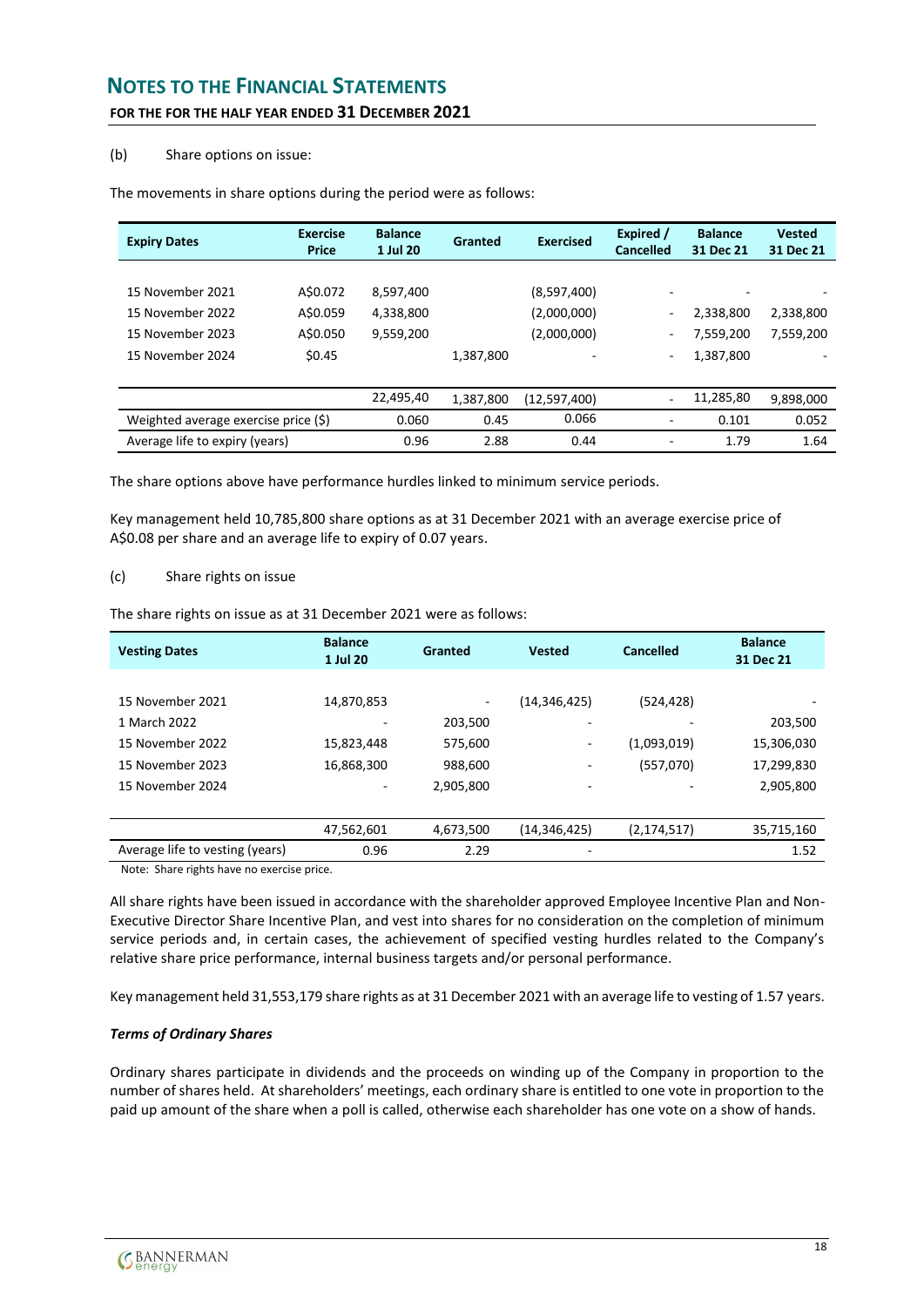### **10. RESERVES**

|                                                       | 31 December<br>2021<br>\$'000 | 30 June<br>2021<br>\$′000 |
|-------------------------------------------------------|-------------------------------|---------------------------|
| Share-based payment reserve<br>(a)                    | 58,828                        | 58,465                    |
| (b)<br>Foreign currency translation reserve           | (34, 268)                     | (30,364)                  |
| (c)<br>Equity reserve                                 | (1, 554)                      | (1, 377)                  |
| <b>Total Reserves</b>                                 | 23,006                        | 26,724                    |
| (a) Share-based payment reserve                       |                               |                           |
| Balance at the beginning of the reporting period      | 58,465                        | 57,691                    |
| Share-based payment vesting expense during the period | 363                           | 774                       |
| Balance at the end of the reporting period            | 58,828                        | 58,465                    |

The share-based payment reserve is used to recognise the value of equity-settled share-based payment transactions for the acquisition of project interests, the provision of share-based incentives to directors, employees and consultants and the loan benefit provided to One Economy Foundation as part of the loan funding arrangement completed on 30 June 2017.

#### *(b) Foreign currency translation reserve*

| Reserves at the beginning of the reporting period          | (30, 364) | (35, 274) |
|------------------------------------------------------------|-----------|-----------|
| Currency translation differences arising during the period | (3,904)   | 4.910     |
| Balance at the end of the reporting period                 | (34, 268) | (30, 364) |

The foreign currency translation reserve is used to record exchange differences arising on translation of the Group entities that do not have a functional currency of Australian dollars and have been translated into Australian dollars for presentation purposes.

#### *(c) Equity reserve*

| Balance at the beginning of the reporting period              | (1, 377) | (1, 441) |
|---------------------------------------------------------------|----------|----------|
| Movements in equity due to minority interest share of capital |          |          |
| contributions provided to subsidiary by Bannerman             | (177)    | 64       |
| Transfer from convertible note reserves                       |          |          |
| Balance at the end of the reporting period                    | (1,554)  | (1,377)  |

The equity reserve relates to the Company's equity in its subsidiary Bannerman Mining Resources (Namibia) Pty Ltd, with current year movements relating to the minority interest share of capital contributions provided to the subsidiary by Bannerman and the transfer of the convertible note reserve relating to the equity portion of the RCFIV convertibles that were extinguished on 31 December 2015.

### **11. SUBSEQUENT EVENTS**

On 24 January 2022 following Mr Robert Orr's resignation, the Company appointed Mr Steve Herlihy as Chief Financial Office and Company Secretary.

On 1 February 2022 the Company issued 2,739,588 fully paid ordinary shares upon vesting of performance rights in accordance with the terms of the Company's Employee Incentive Plan.

Other than the event noted above there are no matters or circumstances that have arisen since the end of the period which significantly affected or may significantly affect the operations of the Group, the results of those operations or the state of affairs of the Group.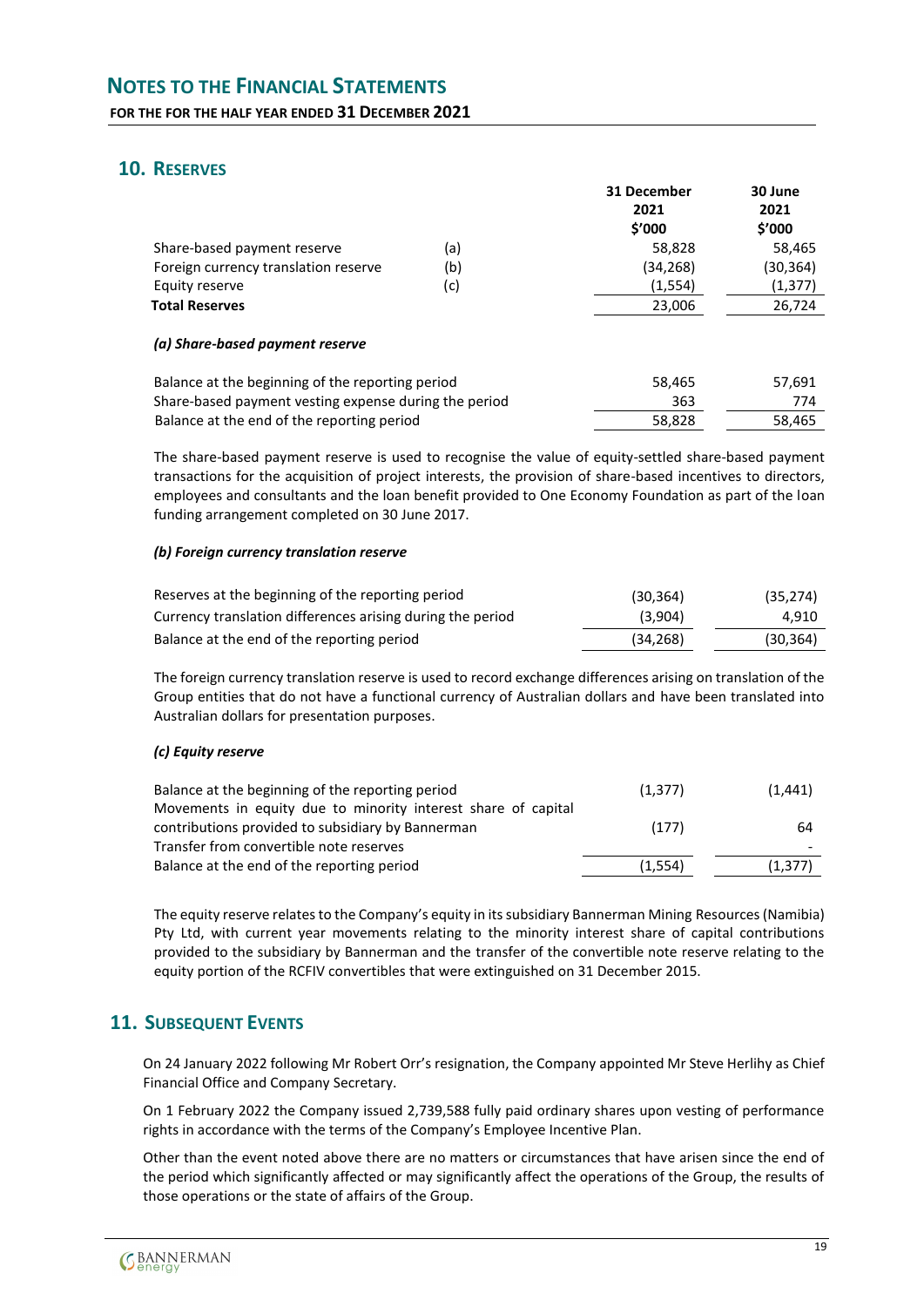### **12. CONTINGENCIES**

On 17 December 2008, the Company entered into a settlement agreement with Savanna Marble CC ("**Savanna**") relating to Savanna's legal challenge to the Company's rights to the Etango Project Exclusive Prospecting Licence. Under the terms of the Savanna settlement agreement, in consideration for the termination of proceedings, Savanna was entitled to receive \$3.5 million cash and 9.5 million fully paid ordinary shares in Bannerman. The first tranche payment of \$3.0 million and 5.5 million shares was made in early 2009. The second and final tranche payment of \$500,000 and 4.0 million ordinary shares is due to Savanna upon receipt of the Etango Project mining licence. The mining licence application was lodged in December 2009, and was refused on 3 September 2018. Bannerman retains the right to re-apply for a mining licence when the uranium market recovers. As at 31 December 2021, the probability and timing of the grant of a mining licence is uncertain. Due to this uncertainty, the second tranche payment has been disclosed as a contingent liability and not as a provision as at 31 December 2021.

### **13. COMMITMENTS**

Bannerman currently holds Exclusive Prospecting Licence 3345 (EPL 3345) in Namibia, which is valid until 26 April 2023 and Mineral Deposit Retention Licence 3345 (MDRL 3345), which is valid until 6 August 2022. Both are subject to renewal by the Namibian Ministry of Mines and Energy thereafter.

In order to maintain current rights of tenure to EPL3345, the Group has exploration and evaluation expenditure obligations up until the expiry of that licence. The following stated obligations, which are subject to renegotiation upon expiry of the current licences, are not provided for in the financial statements and represent a commitment of the Group:

|                                                                                | 31 December | 30 June<br>2021 |  |
|--------------------------------------------------------------------------------|-------------|-----------------|--|
|                                                                                | 2021        |                 |  |
|                                                                                | \$'000      | \$′000          |  |
| Not longer than one year                                                       | 82          | 144             |  |
| Longer than one year, but not longer than five years<br>Longer than five years | 39          | 107             |  |
|                                                                                |             |                 |  |
|                                                                                | 121         | 251             |  |

If the Group decides to relinquish EPL 3345, and/or does not meet these minimum expenditure obligations or obtain appropriate waivers, assets recognised in the Consolidated Statement of Financial Position may require review to determine the appropriateness of carrying values. The sale, transfer or farm-out of exploration rights to third parties will reduce or extinguish these obligations.

### **14. SEGMENT INFORMATION**

The Group has identified its operating segments based on the internal reports that are reviewed and used by the CEO and the management team in assessing performance and in determining the allocation of resources.

The Group is undertaking development studies and exploring for uranium resources in southern Africa, and hence the operations of the Group represent one operating segment.

The accounting policies applied for internal reporting purposes are consistent with those applied in the preparation of the financial statements.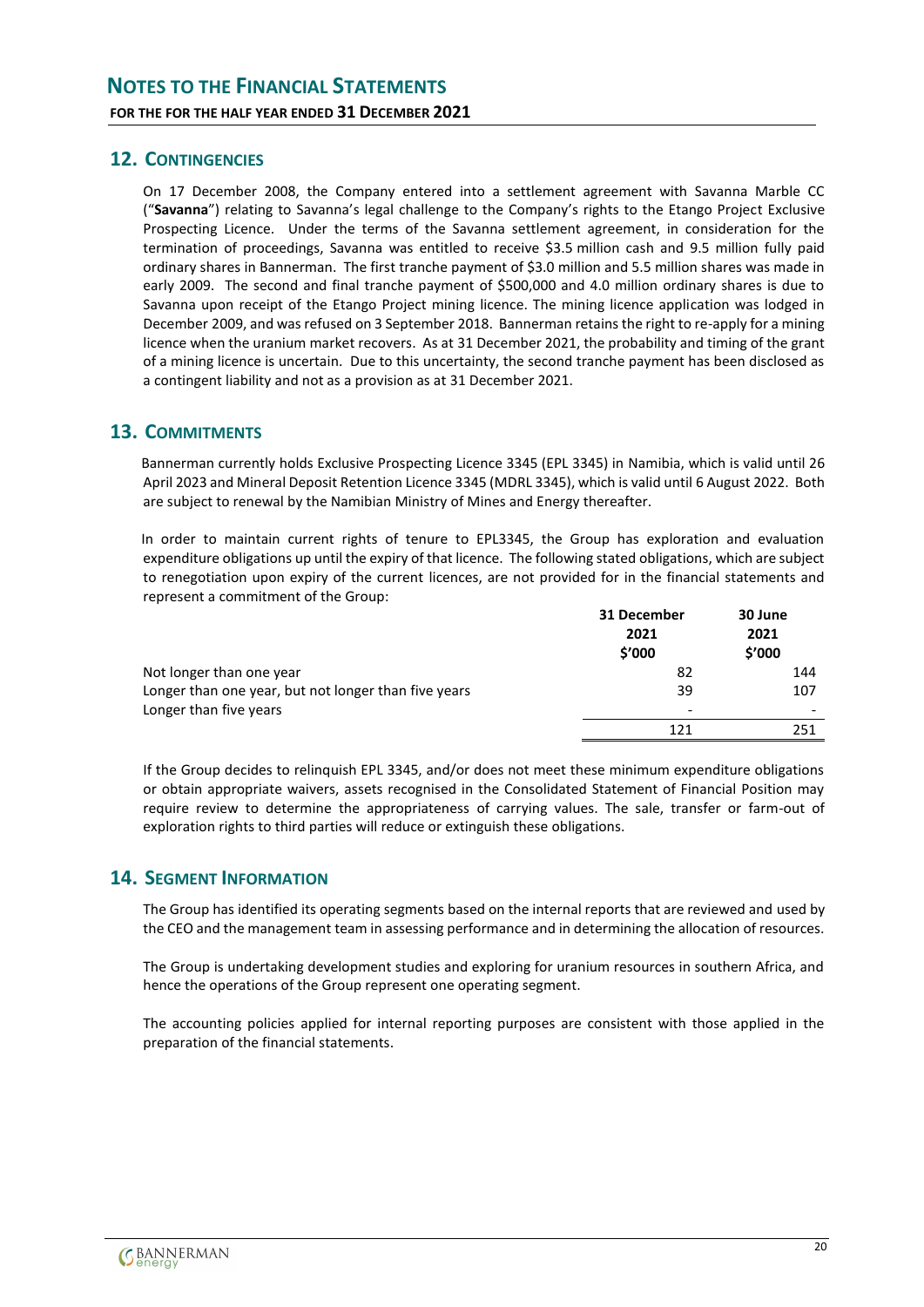#### **FOR THE FOR THE HALF YEAR ENDED 31 DECEMBER 2021**

### **15. RELATED PARTY INFORMATION**

#### **Subsidiaries**

The consolidated financial statements include the financial statements of Bannerman Energy Ltd and the subsidiaries listed in the following table:

| <b>Name</b>                                    | Country of<br>incorporation | % Equity Interest             |     |
|------------------------------------------------|-----------------------------|-------------------------------|-----|
|                                                |                             | 31 December 2021 30 June 2021 |     |
| Bannerman Mining Resources (Namibia) (Pty) Ltd | Namibia                     | 95                            | 95  |
| Bannerman Resources Nominees (UK) Limited      | United Kingdom              | 100                           | 100 |

#### **Ultimate Parent**

Bannerman Energy Ltd is the ultimate Australian parent entity and the ultimate parent of the Group.

#### **Transactions with related entities:**

Transactions between related parties are on commercial terms and conditions, no more favourable than those available to other parties unless otherwise stated.

### **16. FINANCIAL INSTRUMENTS**

Set out below is an overview of financial instruments, other than cash and short-term deposits, held by the Group as at 31 December 2021.

|                              | 31 December 2021             |                             | 30 June 2021                 |                             |
|------------------------------|------------------------------|-----------------------------|------------------------------|-----------------------------|
|                              | \$′000<br>Carrying<br>Amount | \$′000<br>Net fair<br>value | \$′000<br>Carrying<br>Amount | \$′000<br>Net fair<br>value |
| <b>Financial assets</b>      |                              |                             |                              |                             |
| Other receivables            | 110                          | 110                         | 31                           | 31                          |
| Total                        | 110                          | 110                         | 31                           | 31                          |
| <b>Financial liabilities</b> |                              |                             |                              |                             |
| Trade and other payables     | 472                          | 472                         | 193                          | 193                         |
| Lease liability              |                              |                             | 16                           | 16                          |
| <b>Total</b>                 | 472                          | 472                         | 209                          | 209                         |

#### **Foreign Currency Risk**

Foreign exchange risk arises from future commitments, assets and liabilities that are denominated in a currency that is not the functional currency of the relevant Group company.

The Group's deposits are largely denominated in Australian dollars. Currently there are no foreign exchange hedge programs in place. The Group manages the purchase of foreign currency to meet operational requirements.

The impact of reasonably possible changes in foreign exchange rates for the Group is not material.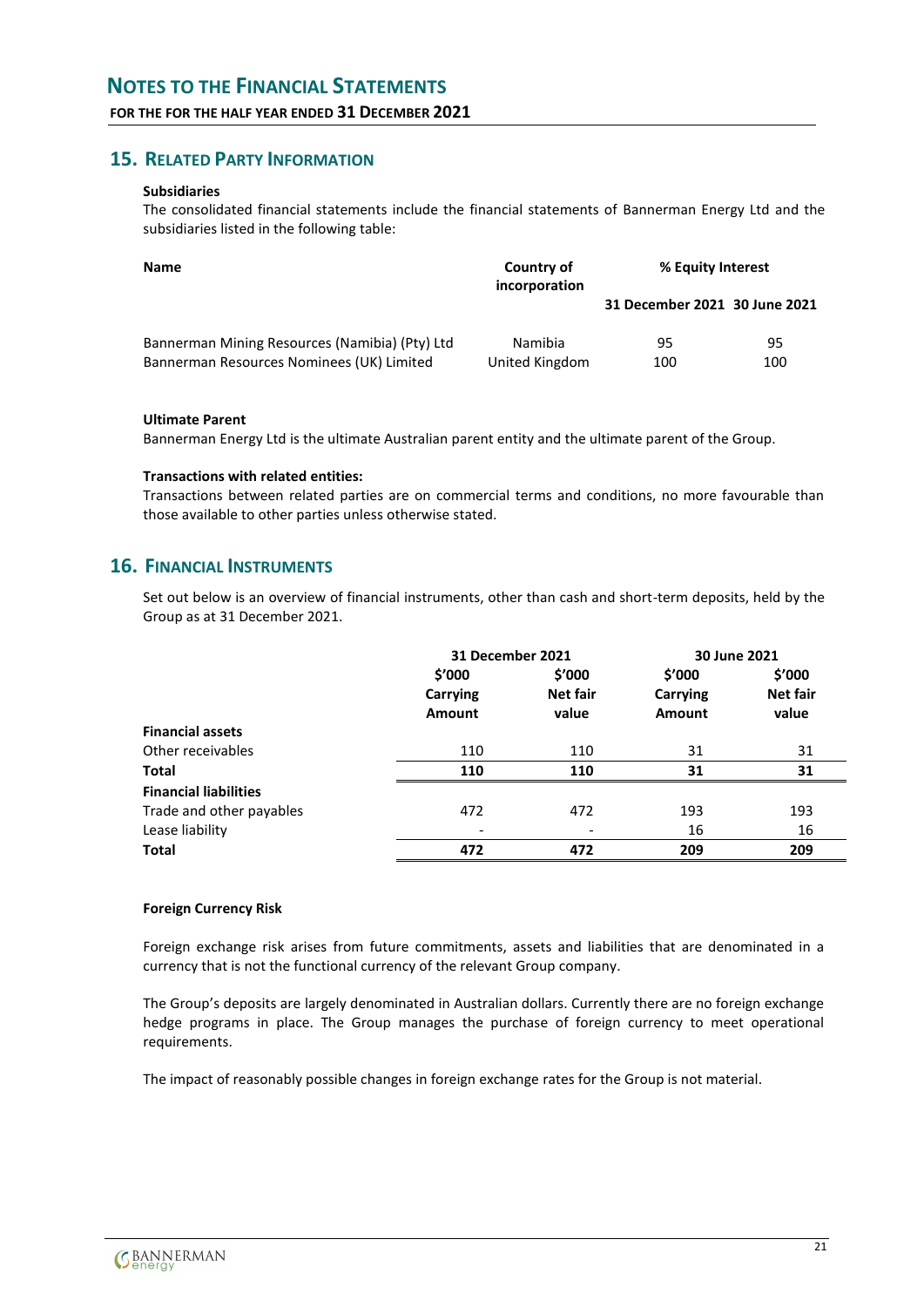# <span id="page-23-0"></span>**DIRECTORS' DECLARATION**

**FOR THE HALF YEAR ENDED 31 DECEMBER 2021**

In accordance with a resolution of the Directors of Bannerman Energy Ltd, I state that:

In the opinion of the directors:

- (a) the financial statements and notes of the Group are in accordance with the Corporations Act 2001, including:
	- (i) giving a true and fair view of the financial position as at 31 December 2021 and the performance for the half year ended on that date of the Group; and
	- (ii) complying with Accounting Standard AASB 134 Interim Financial Reporting and the Corporations Regulations 2001; and
- (b) at the date of this declaration, there are reasonable grounds to believe that the Company will be able to pay its debts as and when they become due and payable.

This declaration is made in accordance with a resolution of the Board of Directors.

\_\_\_\_\_\_\_\_\_\_\_\_\_\_\_\_\_\_\_\_ Brandon Munro Chief Executive Officer

PERTH 10 March 2022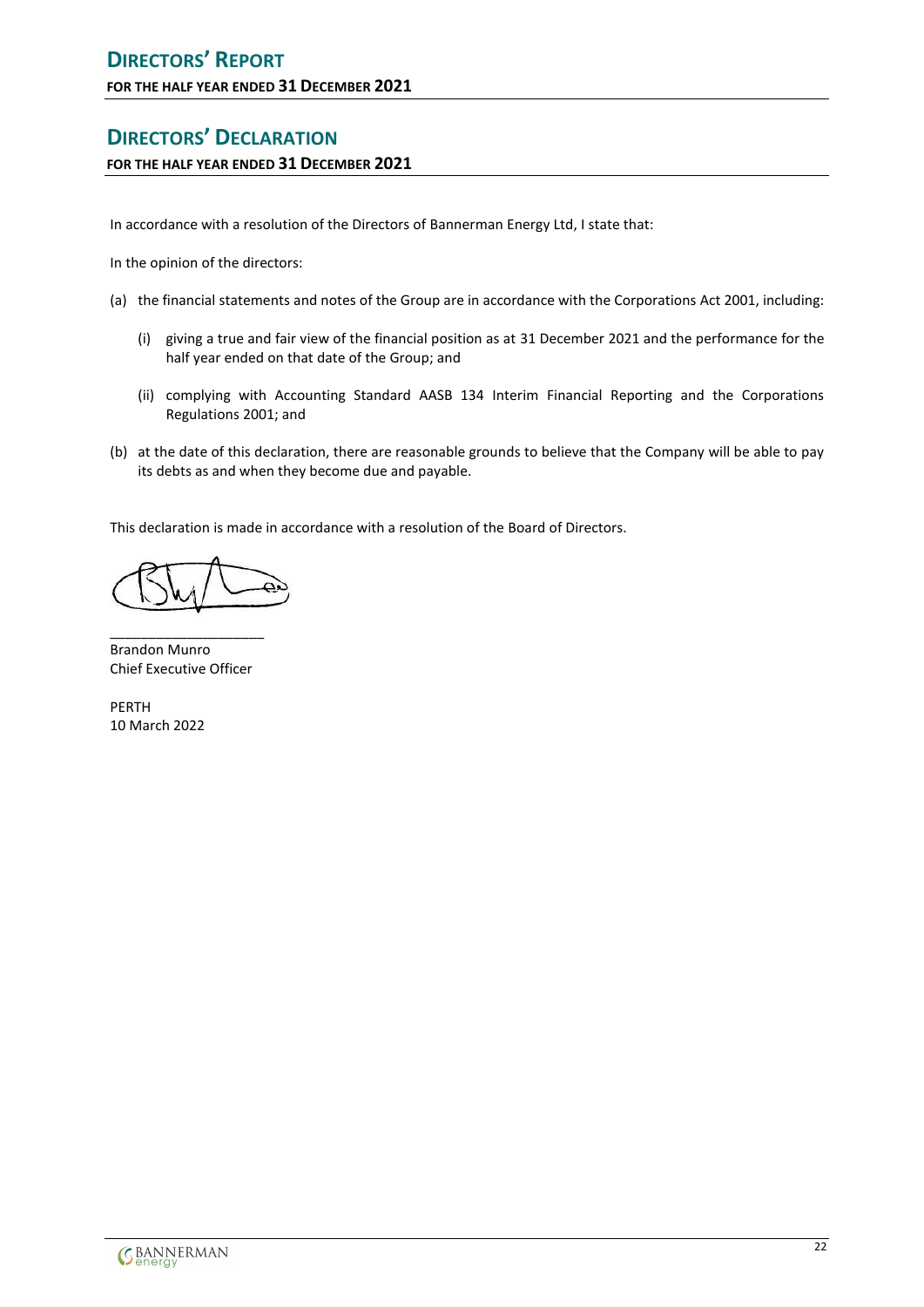

Ernst & Young 11 Mounts Bay Road Perth WA 6000 Australia GPO Box M939 Perth WA 6843

Tel: +61 8 9429 2222 Fax: +61 8 9429 2436 ey.com/au

### **Independent auditor's review report to the members of Bannerman Energy Limited**

### **Conclusion**

We have reviewed the accompanying half-year financial report of Bannerman Energy Limited (the Company) and its subsidiaries (collectively the Group), which comprises the consolidated statement of financial position as at 31 December 2021, the consolidated statement of comprehensive income, consolidated statement of changes in equity and consolidated cash flow statement for the half-year ended on that date, notes comprising a summary of significant accounting policies and other explanatory information, and the directors' declaration.

Based on our review, which is not an audit, nothing has come to our attention that causes us to believe that the half-year financial report of the Group is not in accordance with the *Corporations Act 2001*, including:

- a. Giving a true and fair view of the consolidated financial position of the Group as at 31 December 2021 and of its consolidated financial performance for the half-year ended on that date; and
- b. Complying with Accounting Standard AASB 134 *Interim Financial Reporting* and the *Corporations Regulations 2001*.

### **Basis for conclusion**

We conducted our review in accordance with ASRE 2410 *Review of a Financial Report Performed by the Independent Auditor of the Entity* (ASRE 2410). Our responsibilities are further described in the *Auditor's responsibilities for the review of the half-year financial report* section of our report. We are independent of the Group in accordance with the auditor independence requirements of the *Corporations Act 2001* and the ethical requirements of the Accounting Professional and Ethical Standards Board's APES 110 *Code of Ethics for Professional Accountants* (*including Independence Standards)* (the Code) that are relevant to our audit of the annual financial report in Australia. We have also fulfilled our other ethical responsibilities in accordance with the Code.

### **Directors' responsibilities for the half-year financial report**

The directors of the Company are responsible for the preparation of the half-year financial report that gives a true and fair view in accordance with Australian Accounting Standards and the *Corporations Act 2001* and for such internal control as the directors determine is necessary to enable the preparation of the half-year financial report that gives a true and fair view and is free from material misstatement, whether due to fraud or error.